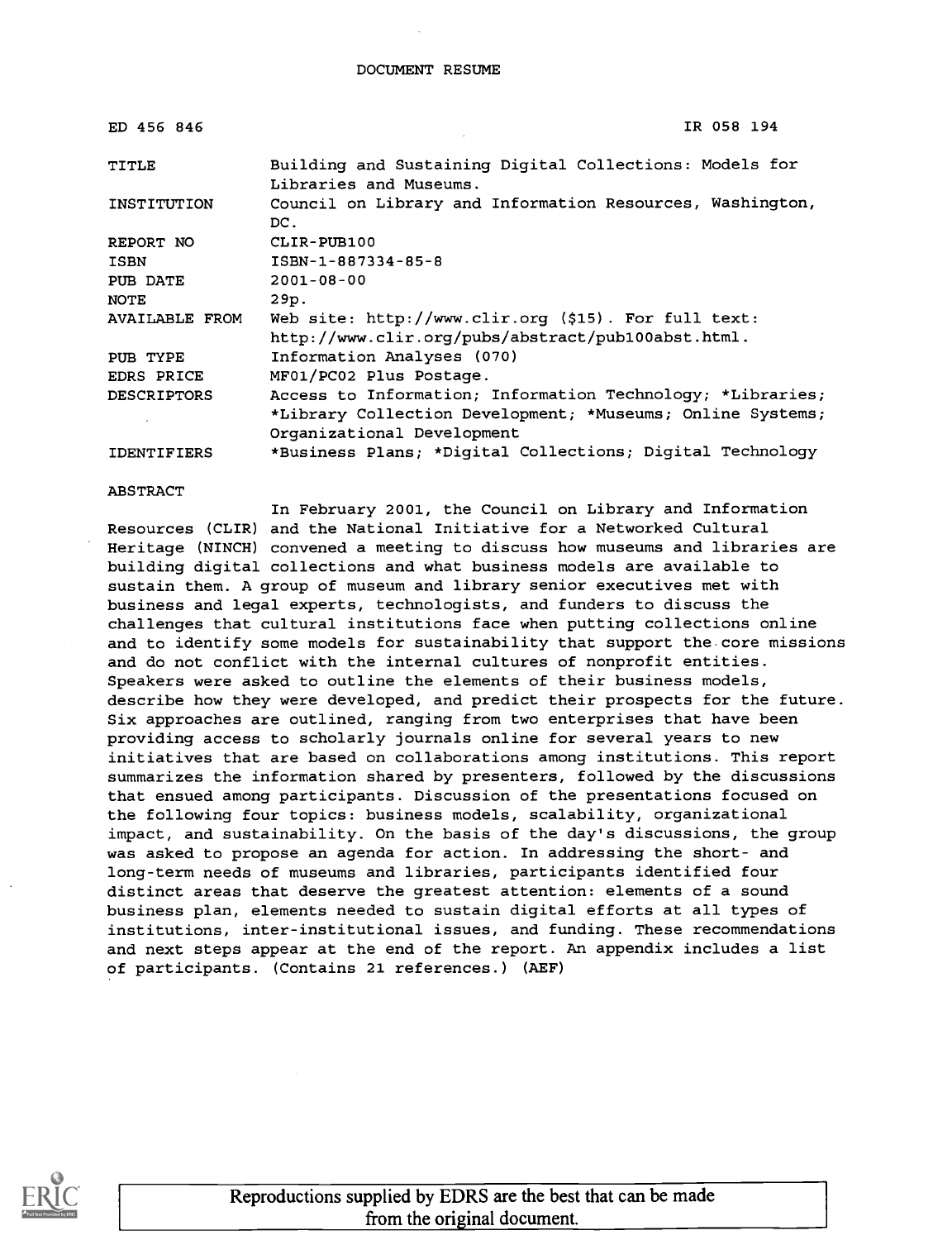# Building and Sustaining Digital Collections: Models for Libraries and Museums

August 2001

PERMISSION TO REPRODUCE AND DISSEMINATE THIS MATERIAL HAS BEEN GRANTED BY

|  |  | B.H. Leneyr |
|--|--|-------------|
|--|--|-------------|

TO THE EDUCATIONAL RESOURCES INFORMATION CENTER (ERIC)

U.S. DEPARTMENT OF EDUCATION Office of Educational Research and Improvement EDUCATIONAL RESOURCES INFORMATION CENTER (ERIC) This document has been reproduced as

Ø received from the person or organization originating it.

0 Minor changes have been made to improve reproduction quality.

 $\bullet$ Points of view or opinions stated in this document do not necessarily represent official OERI position or policy.

Council on Library and Information Resources Washington, D.C.

ALC 13  $\mathcal{L}(\mathcal{L})$  .  $\sim$ 

2

**PR058194** 

### BEST COPY AVAILABLE

1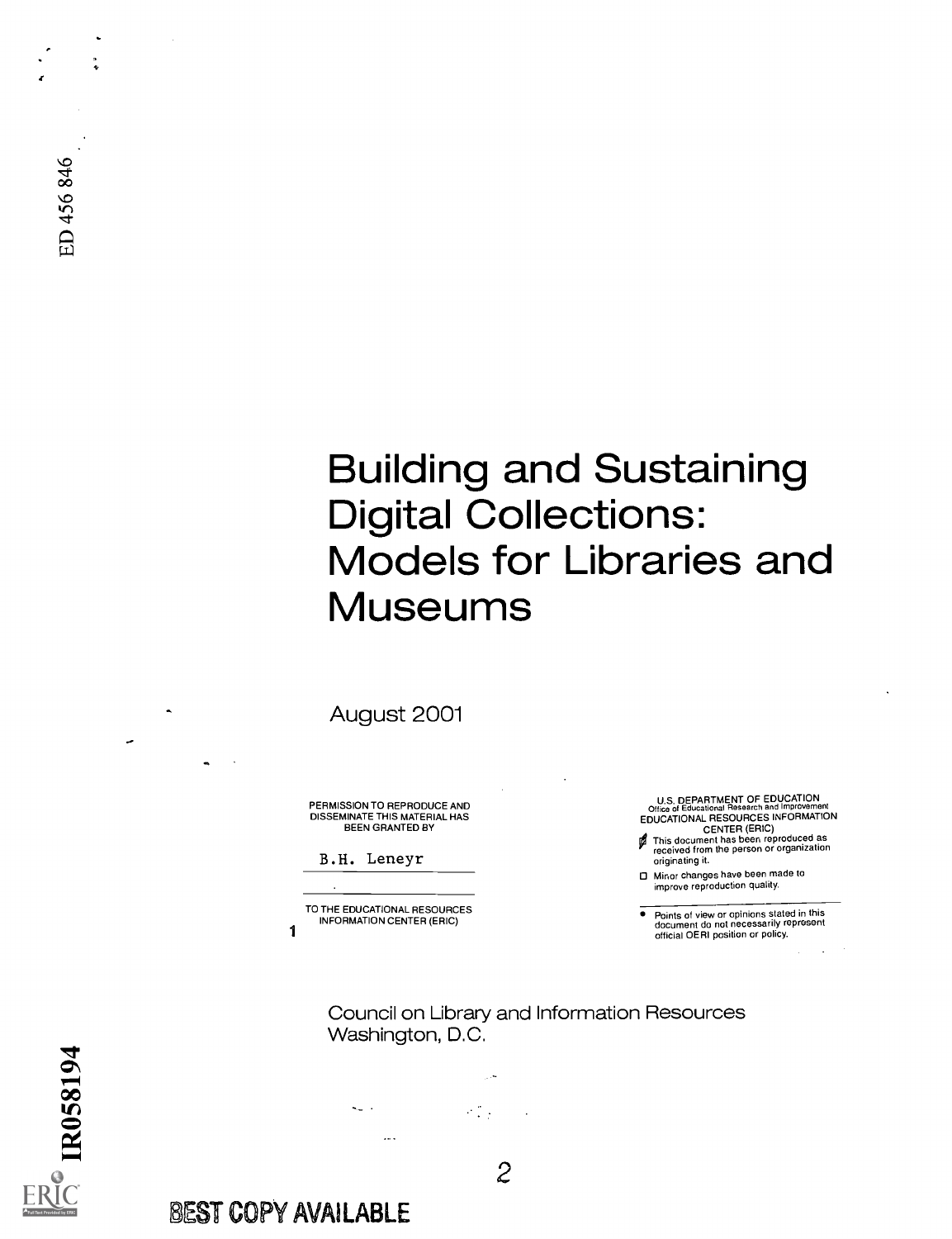The Council on Library and Information Resources (CUR) acts on behalf of libraries, archives, and universities to develop and encourage collaborative strategies for preserving and providing access to scholarly resources.

The National Initiative for a Networked Cultural Heritage (NINCH) is a diverse coalition of organizations created to assure leadership from the cultural community in the evolution of the digital environment.

ISBN 1-887334-85-8

Published by:

Council on Library and Information Resources 1755 Massachusetts Avenue, NW, Suite 500 Washington, DC 20036

Web site at http://www.clir.org

Additional copies are available for \$15 per copy. Orders must be placed online through CLIR's Web site.

The paper in this publication meets the minimum required Sciences—Permanence of Paper for Printed Library Mat The paper in this publication meets the minimum requirements of the American National Standard for Information Sciences-Permanence of Paper for Printed Library Materials ANSI Z39.48-1984.

Copyright 2001 by the Council on Library and Information Resources. No part of this publication may be reproduced or transcribed in any form without permission of the publisher. Requests for reproduction should be submitted to the Director of Communications at the Council on Library and Information Resources.



II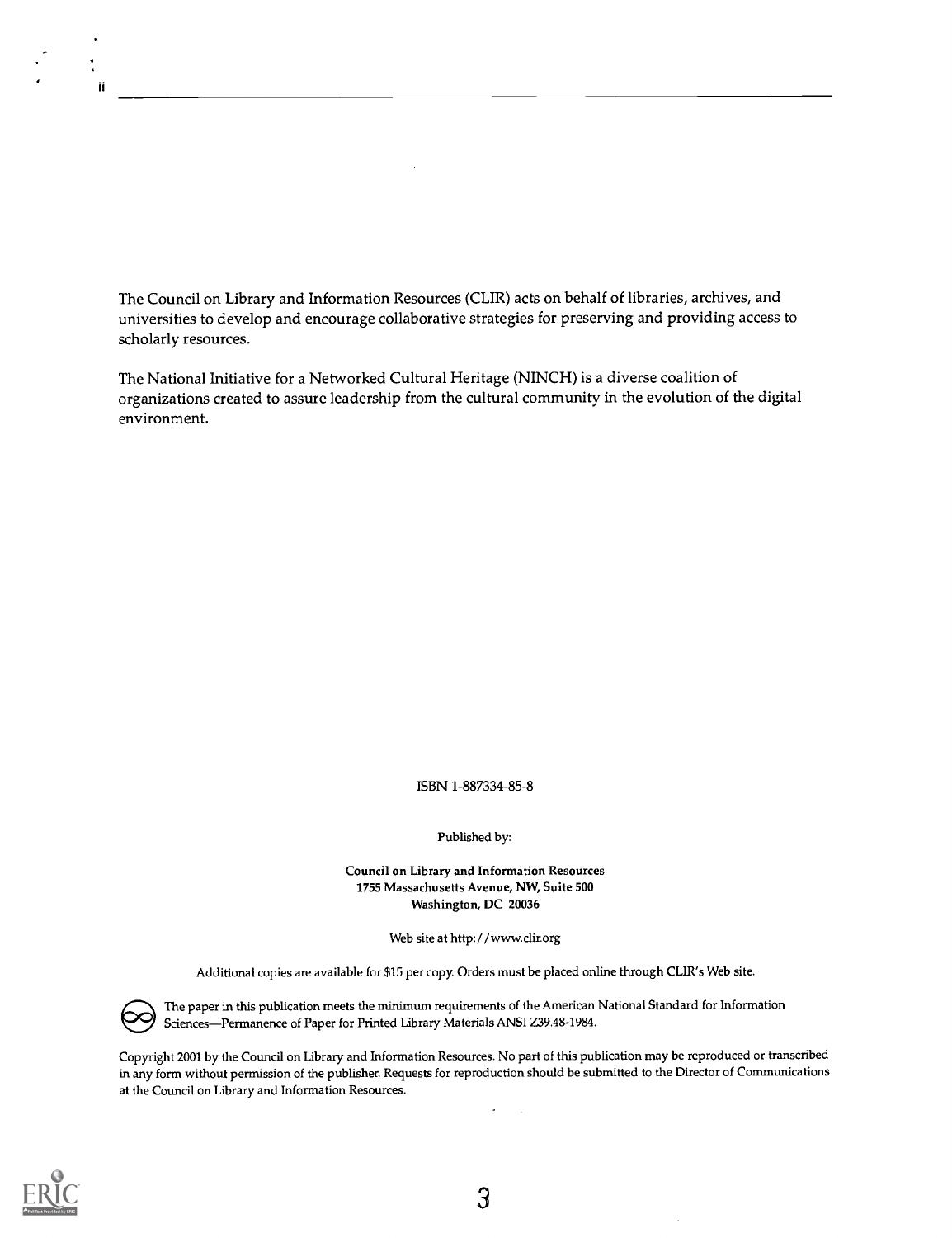### Contents

| International Center for Photography/George Eastman |    |
|-----------------------------------------------------|----|
|                                                     |    |
|                                                     |    |
|                                                     |    |
|                                                     |    |
|                                                     |    |
|                                                     |    |
|                                                     |    |
|                                                     | 23 |
|                                                     |    |



 $\sim$   $\sim$ 

 $\frac{1}{2} \left( \frac{1}{2} \right)^2$ 

 $\bar{\mathcal{A}}$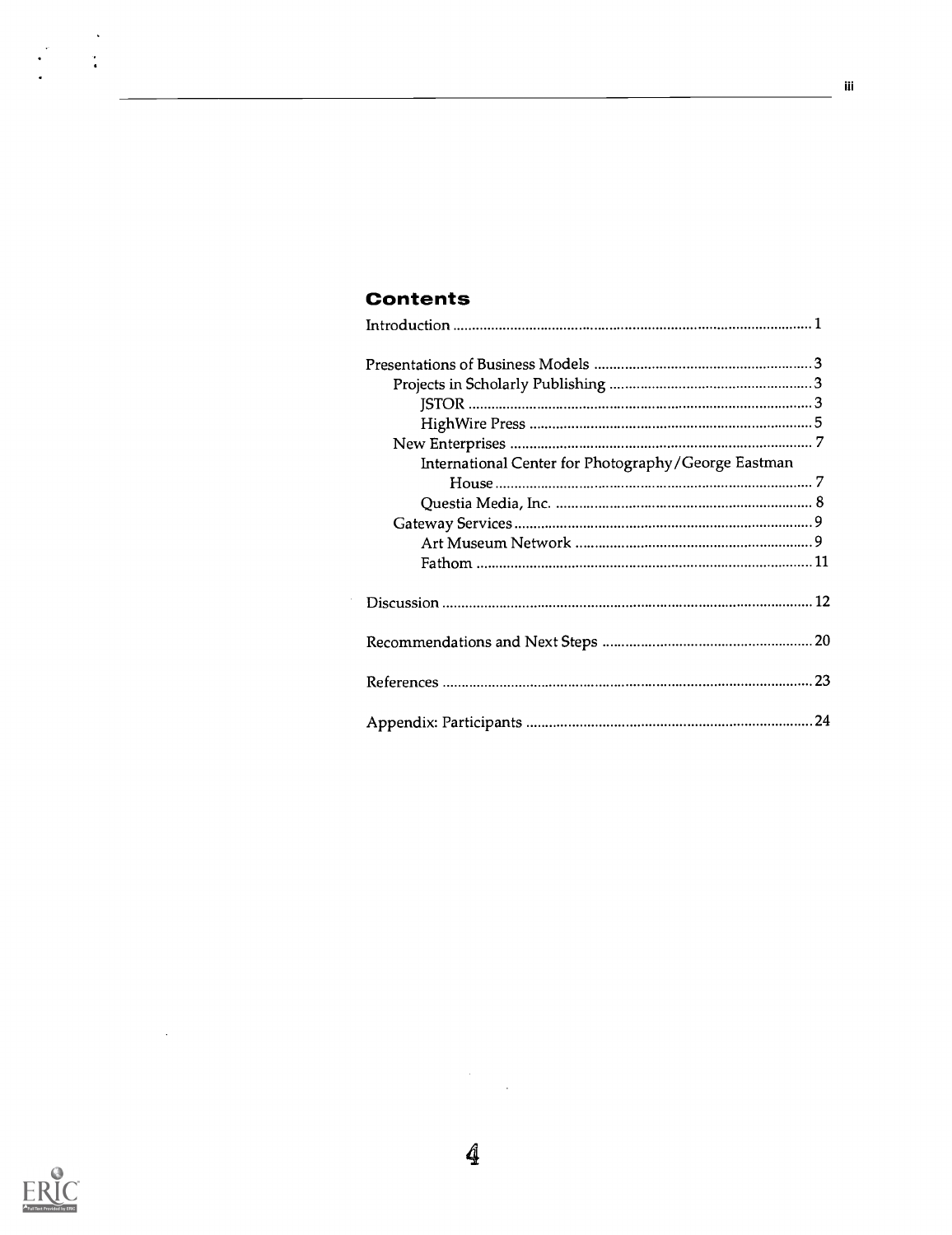#### **INTRODUCTION**

he promise of the Internet to extend the reach of libraries and museums to new users, and to serve traditional users in new and more compelling ways, has pushed many cultural heritage institutions into the new territory of digital programming. Along the way, museums and libraries have discovered that digital distribution is transforming not only the ways in which their collections are used but also the institutions themselves. Among those organizations convinced that digital technology offers new ways of fulfilling their core missions of education, research, and cultural enrichment, the question of what to put online and how to sustain digital collections is hotly debated.

In February 2001, the Council on Library and Information Resources (CLIR) and the National Initiative for a Networked Cultural Heritage (NINCH) convened a meeting to discuss how museums and libraries are building digital collections and what business models are available to sustain them. A group of museum and library senior executives met with business and legal experts, technologists, and funders to discuss the challenges that cultural institutions face when putting collections online and to identify some models for sustainability that support the core missions and do not conflict with the internal cultures of nonprofit entities.

The meeting was supported by the Institute of Museum and Library Services (IMLS), which had also sponsored a meeting that CUR convened with the Chicago Historical Society in October 1999. At that meeting, reported in Collections, Content, and the Web (CLIR 2000), library and museum experts cited several areas of mutual concern and called for further discussion of them among the two communities. More specifically, they wished to explore how to

- develop sound selection criteria
- identify online audiences and assess user satisfaction
- manage intellectual property rights
- develop and share best practices for a variety of technological issues

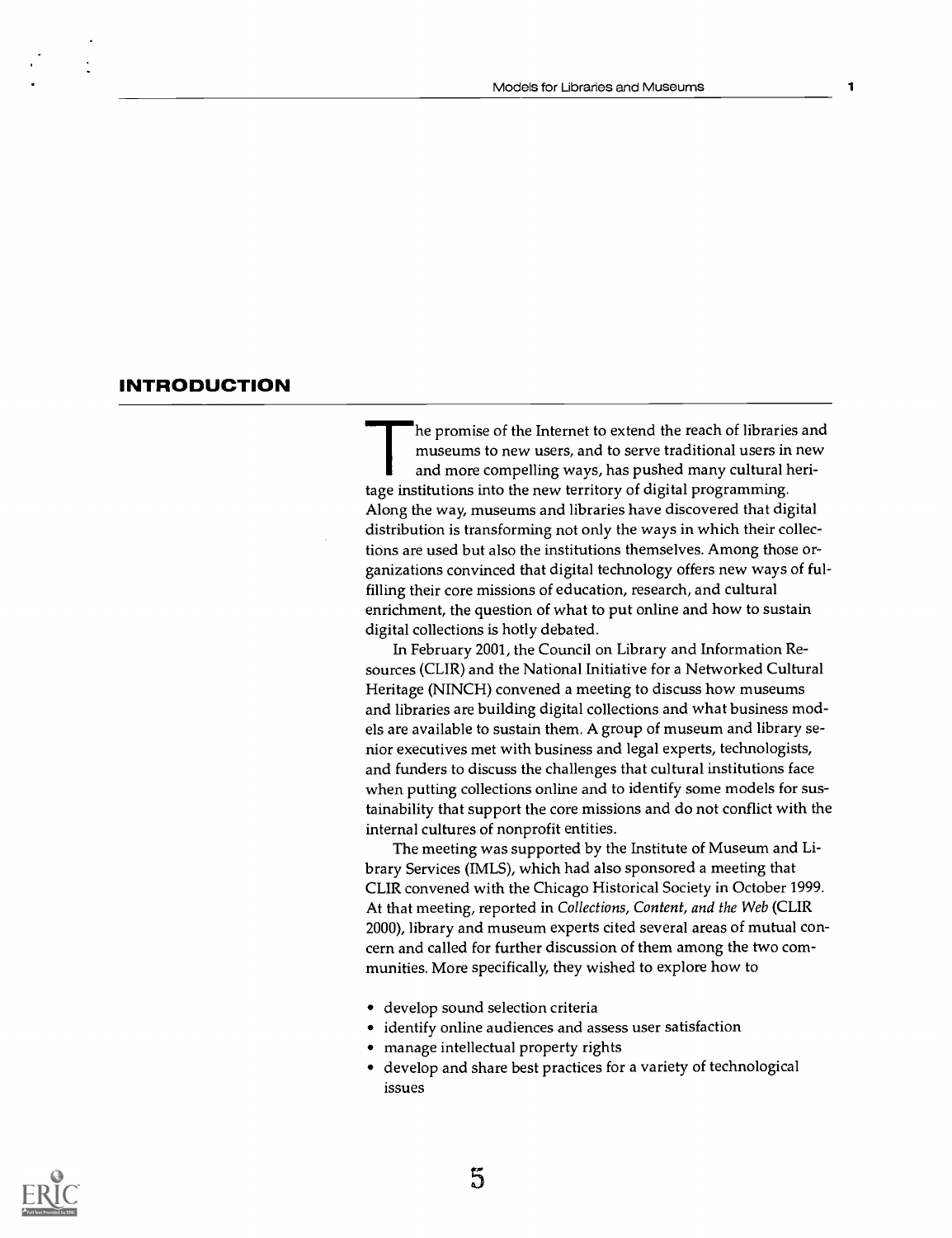- implement cost-recovery strategies consonant with institutional culture
- manage the institutional transformations wrought by new technologies

The 1999 meeting brought together many individuals who had varying degrees of experience with putting collections online. That agenda focused on collections, audience, and technology. By February 2001, a great deal had changed. The dot-com boom had waxed dramatically and was just as dramatically waning. The quality and quantity of institutional experience with the Web had changed significantly. Technology per se had receded as a pressing issue, eclipsed by concerns about copyright, funding, and fundamental questions about the transformation of institutions, staff, and even missions. Participants wanted to learn from those institutions that had gone beyond project-based experimentation to develop self-sustaining enterprises. They also wanted to hear from representatives of Web-based educational and cultural enterprises that had developed models for sustainability. CLIR and NINCH invited several Web enterprises to present their business models to the group. The speakers were asked to focus on issues of the greatest interest to the cultural sector and to identify those elements of their business plans that are suitable for libraries and museums.

This report summarizes the information shared by presenters and the discussions that ensued among participants. On the basis of the day's discussions, the group was asked to propose an agenda for action; these recommendations appear at the end of the report. Not surprisingly, the discussions kept coming back to two of the central economic and societal questions of this time: Who owns scholarly output and cultural heritage? Who has a right to access it and under what conditions? While not answering those questions definitively, participants were able to examine them in the context of a new information landscape and to consider how these questions affect our institutions' futures.

CLIR is grateful to NINCH for its vision helping us develop a thought-provoking agenda and bringing together key participants from the museum and academic communities. We thank the National Gallery of Art in Washington, D.C., for serving as the site for the meeting. Special thanks are due to IMLS, which generously supported the conference for the purpose of continuing the conversation begun in 1999 in Collections, Content, and the Web and encouraged us to expand the conversation by including a wider range of institutional participants.

> Abby Smith Council on Library and Information Resources

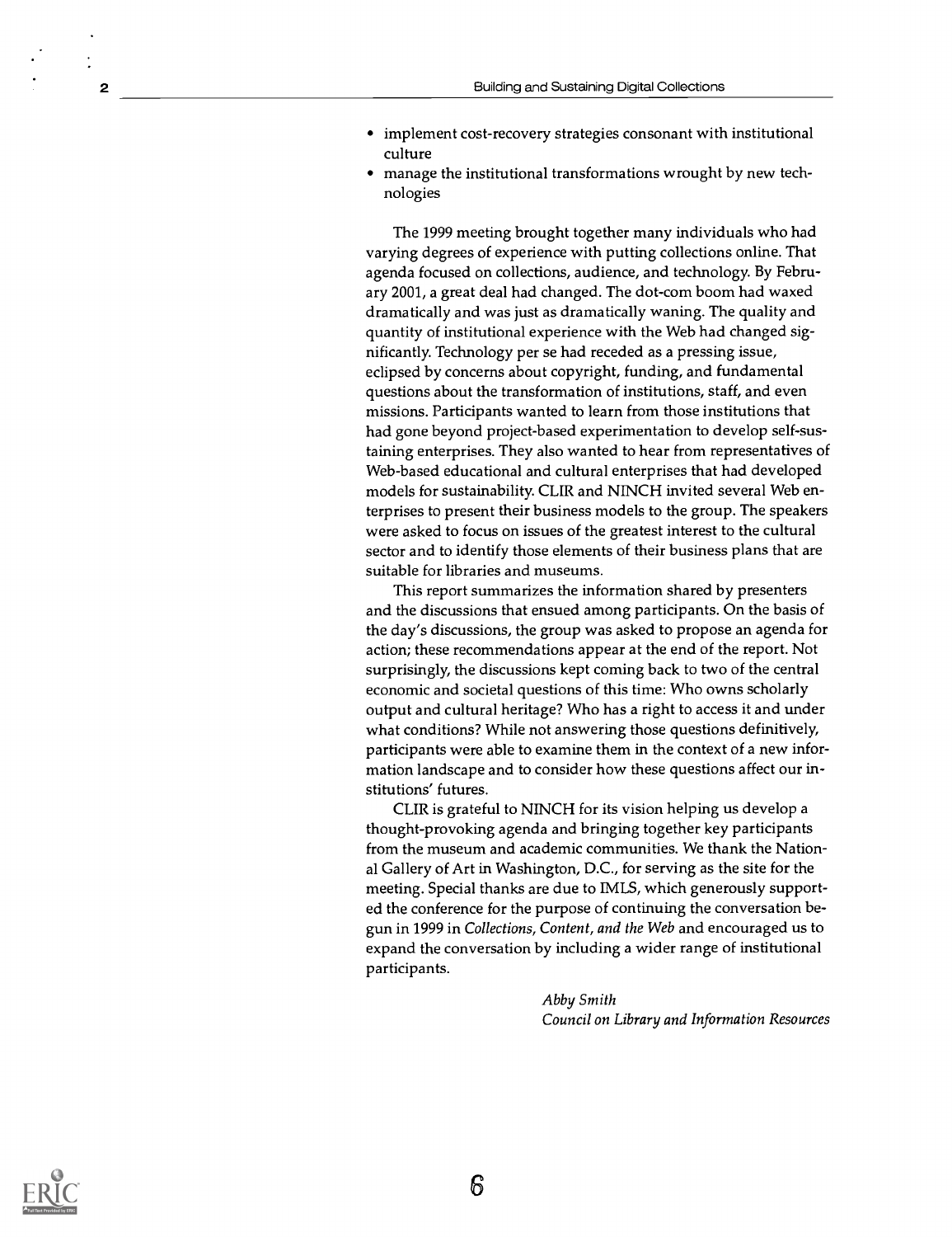#### PRESENTATIONS OF BUSINESS MODELS

Libraries and museums have taken several innovative approaches to extend the reach of their collections and services online. Conference participants heard about six of the most interesting of these approaches, ranging from two enterprises that have been providing access to scholarly journals online for several years to new initiatives that are based on collaborations among institutions. The conference organizers asked the speakers to outline the elements of their business models, describe how they were developed, and predict their prospects for the future. Presenters addressed the following questions:

- Origins: What were the origins of the enterprise, what was the vision for the project? Which potential partners were approached?
- Business models: What business models were considered? Which were rejected? How is success measured? What obstacles have to be overcome to achieve success?
- Change: How has the business model for the enterprise changed over time, and what additional changes are foreseen?
- Lessons learned: What have we learned? What advice would we give to others in starting out?

#### Projects in Scholarly Publishing

#### JSTOR: Archiving and expanding access to scholarly journals

The JSTOR project was originally funded by The Andrew W. Mellon Foundation to test the feasibility of storing out-of-print journals in electronic form, thereby improving access while reducing storage and preservation costs for libraries. Established as a 501(c)(3) organization in August 1995, JSTOR was charged from the outset with developing a sustainable economic model.

JSTOR's mission is to provide a means for the scholarly community to take advantage of advances in information technology. The primary objectives are to

- create and build a comprehensive archive of important scholarly journal literature
- improve access to older, hard-to-find articles
- work to the benefit of all participants in scholarly communications publishers, libraries, students, and scholars

To this end, JSTOR acquires rights from publishers to full runs of selected journals in the humanities and social sciences, digitizes the content, and makes it available on the Web through institutional site

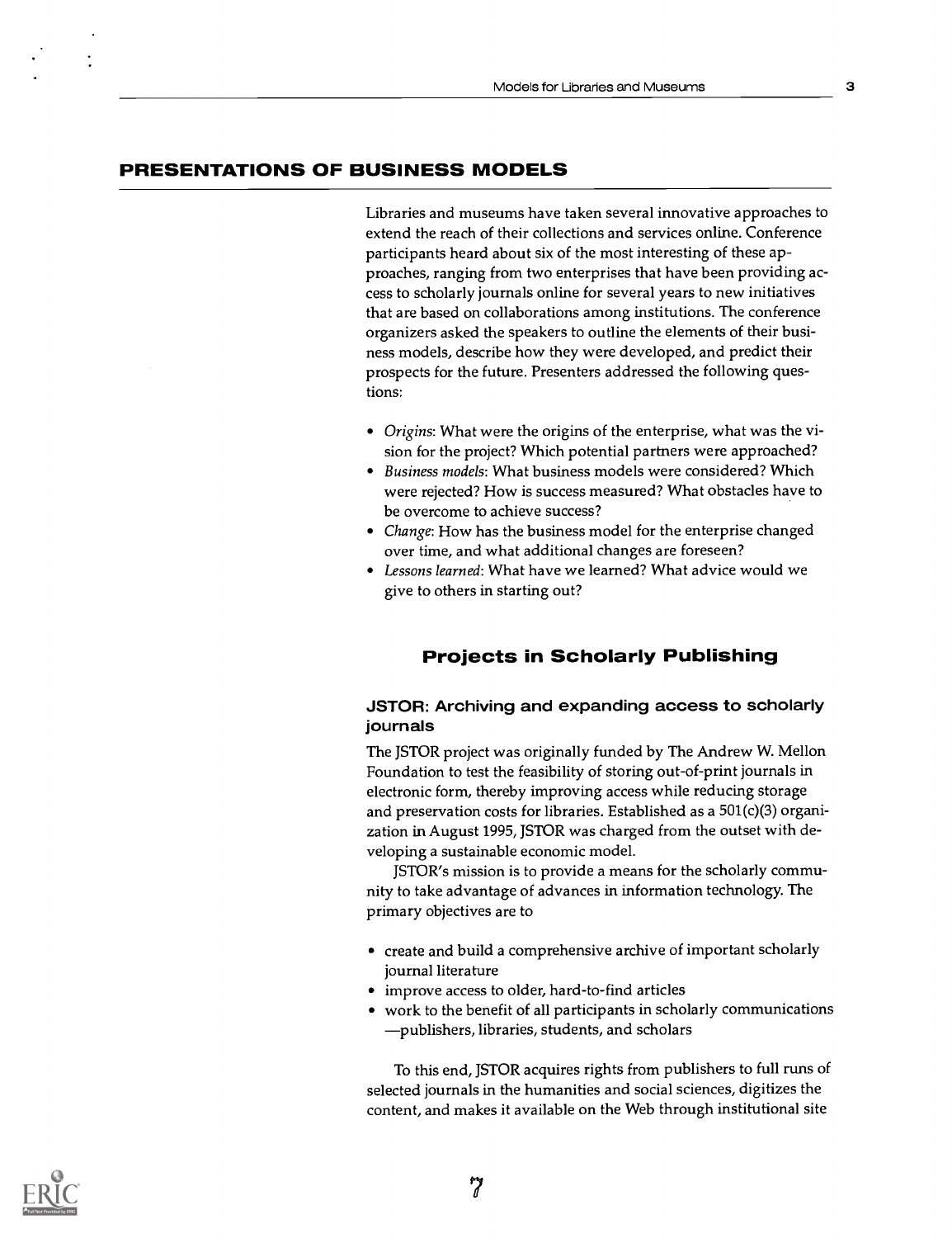licenses. Metadata and abstracts are double-keyed, and text is scanned using optical character recognition (OCR) to enable full-text searching of the articles. In addition, page images are scanned as 600 dpi TIFF files to represent faithfully the content and layout of the print edition. This provides comprehensive coverage, improved searchability, and archival fidelity to the original. Access is free at the point of use.

Assessment. In discussing the development of JSTOR and its business model, JSTOR President Kevin Guthrie began by recalling lessons he had learned while researching a book on the New-York Historical Society. The history of the near-failure of the Society, he said, forces one to reconsider the traditional definition of "assets" belonging to a not-for-profit organization, the need to match the sources of funds to support collections with the uses of those funds, and the critical importance of mission and governance to the success of any enterprise, whether its aim is to turn a profit or to keep its doors open for research, exhibition, and cultural enrichment. Perceived assets can actually be financial liabilities if there is no revenue flow associated with them, and when funds that seem adequate to support them prove insufficient because their allocation is restricted and they cannot be applied to operational needs. The governance structure of nonprofits is also critical to their success or failure, because without board members or trustees who are actively responsible for fiscal decisions, an organization is vulnerable to neglect.

The JSTOR model has so far resulted in good and stable relationships with publishers, libraries, and funding sources. To protect publishers, yet fulfill its archival responsibilities, JSTOR has developed a "moving wall" of access in which the archive adds issues to the database that are generally five years old or older. Publishers retain the rights to the content of their journals, and their current revenue stream is unaffected. The site license agreements are nonexclusive. Moreover, libraries retain access to content in the event a publisher withdraws the license, and users are not charged for access. JSTOR's fee structure reflects the costs of archiving. There is a one-time archive capital fee and an annual access fee, assessed according to the size of the subscribing institution. Foundation support has been sought to subsidize the cost of digitizing new collections and, to a limited extent, of providing access to institutions without resources. Three key marketing decisions were made when JSTOR was created: There are no upfront royalties, no agents or distributors, and no advertising. Overhead is kept to a minimum by using the Web to disseminate information about scope, prices, participant lists, and similar issues.

JSTOR defines economic self-sustainability as the point at which, if it stopped adding journals to its database, it could reliably maintain its archive with the resources on hand and the annual contributions made by participating institutions. Success is gauged by the number and range of participating institutions, as well as by the level of confidence that participants have in JSTOR's archiving promise. In other words, are member institutions discarding print copies in



8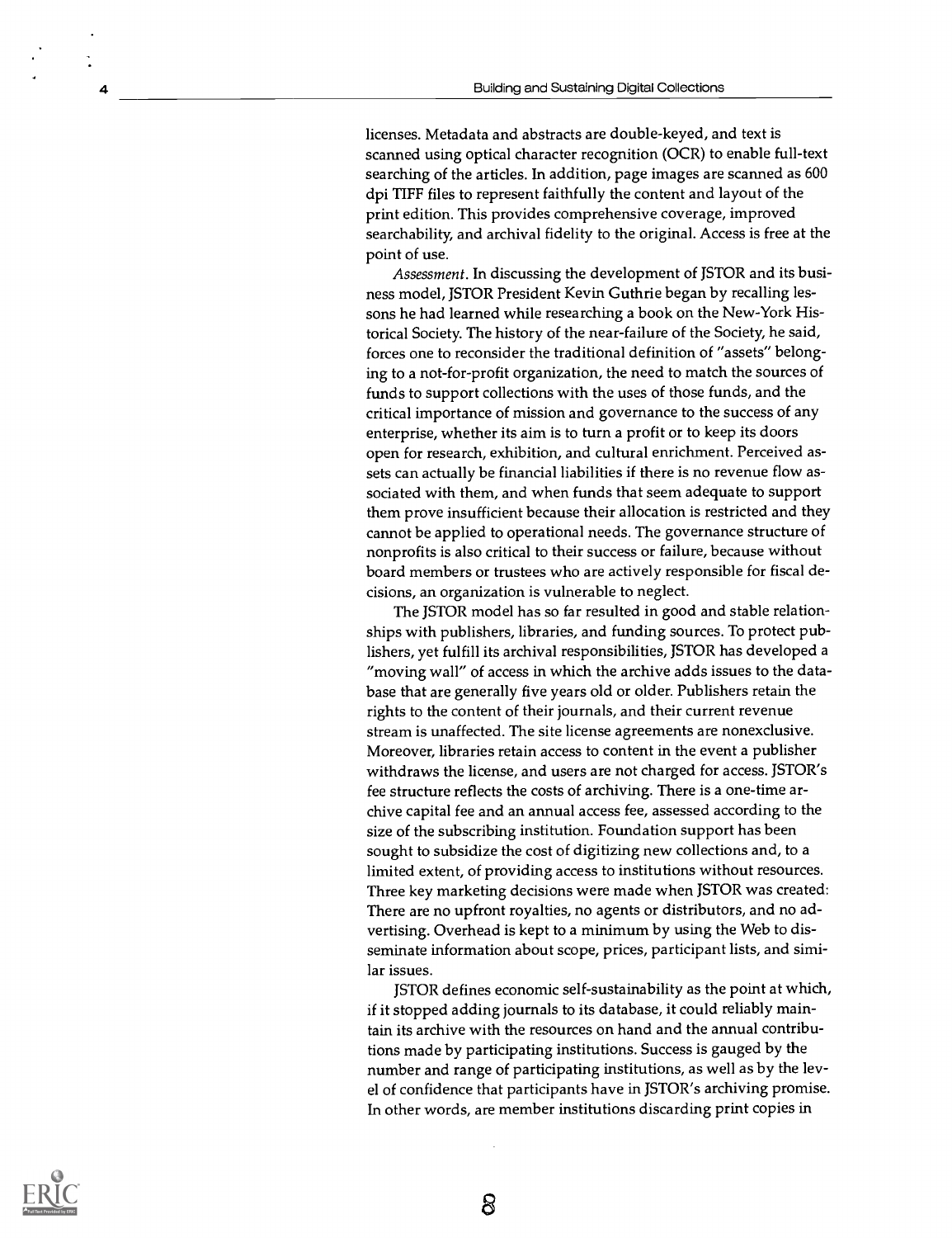the full knowledge that they can rely on JSTOR? The enterprise gathers statistics about use and disseminates that information broadly, in part to measure success and in part to build awareness among users about their own behaviors.

Obstacles: Archives or Access? The chief obstacles that faced JSTOR at the beginning stemmed from its attempt to use a new model for doing business. It was difficult to get publishers to license their back files and equally difficult to convince libraries to sign on for the license, often because they were expecting a consortial pricing model. While JSTOR's ultimate mission is to change ways of thinking about the economics of archiving in a digital realm, it remains a challenge for JSTOR to build trust as an archiving agent in the library world. Most libraries see it as a great delivery system, not an archive, although anecdotal evidence suggests that this image may be changing, at least among academic libraries that do not see themselves as libraries of last resort.

JSTOR has not changed its business model, but it has adjusted some elements, such as the fee structure. It abandoned its intention to license current issues and has not offered per-article pricing, though it is considering doing so in the future. Perhaps as a dubious sign of its success, JSTOR received several buy-out offers during the dot-com frenzy.

Prognosis. The advent of distance education and online learning might necessitate a change in JSTOR licensing practices. For example, there is a growing demand for licensing to independent scholars. Were JSTOR to do that, it would have to redefine its core mission from being first and foremost an archive to being primarily a provider of access. Nonetheless, it cannot ignore the demand for access. Will JSTOR agree to link to other content providers to facilitate research? Will it lend expertise in digitization to others, perhaps as a consultant? There are a growing number of opportunities to engage in activities that are not now defined as part of JSTOR's core mission but that may well be worth pursuing. Mr. Guthrie cautioned that focus is essential to success, and that any activity that distracts a notfor-profit from its core mission is risky and must be considered very carefully.

#### High Wire Press: Adding value in access and delivery of scientific journals

Michael Keller, publisher of High Wire Press and Stanford University librarian, stated that the mission of Stanford University Libraries' HighWire Press is similar to that of JSTOR, but that it differs significantly in scope and methodology. High Wire aims to enhance scholarly communication through advanced network and information technology and to encourage innovation based on the mutual needs of publishers, editors, and researchers. This aim is consistent with the university's mission to disseminate information to support teaching and research. Because the press is based at Stanford, HighWire is attractive to publishers. They benefit from the additional exposure that

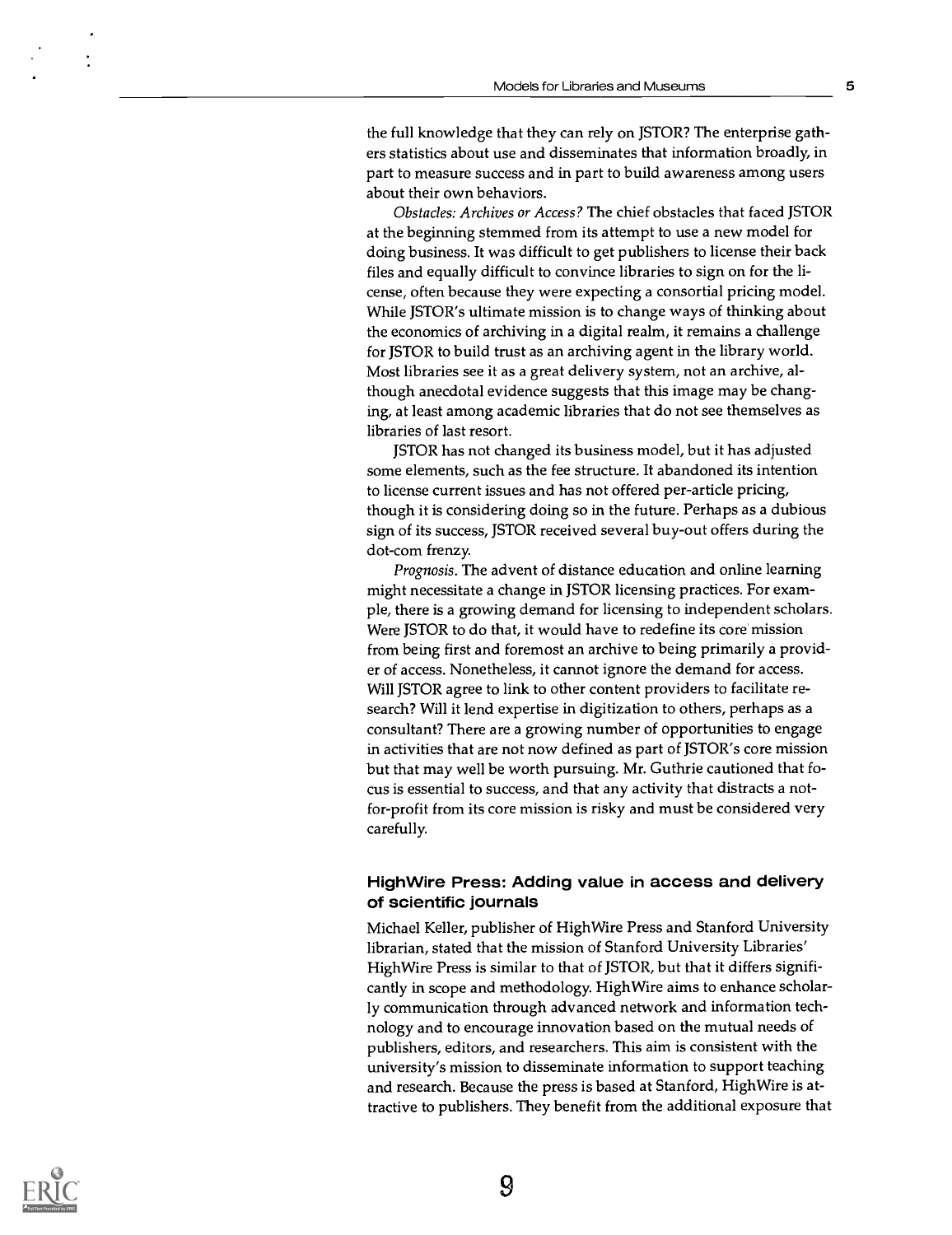High Wire brings as well as opportunity to experiment with the added features that distinguish electronic versions from print versions. High Wire aspires to "contribute to a marketplace correction" in scholarly publishing by improving the posture of scholarly societies and of other groups that it deems responsible publishers.

High Wire Press focuses principally on life sciences and medical journals, but has a developing list of social scientific journals as well. High Wire also provides Internet publishing services for the online third edition of the Oxford English Dictionary and for a slowly growing list of knowledge environments. Its focus is not on archiving, but on providing added value in access and delivery systems. It emphasizes full-text delivery service and the development of software and hardware to facilitate it. With economic sustainability a goal from the start, the planners studied journal "use decay." They found that frequency of use was highest (100 percent) at publication. It declined rapidly after three months (to 13 percent) and reached a 7 percent plateau after six months. In October 2000, Stanford University Library declared that the Internet editions of the High Wire journals constitute the journal of record, and its business focus on services, not archiving, was thus reinforced.

Business Model. High Wire Press's business relationships are exclusively with publishers. Because libraries and individuals pay according to use, licensing is not an issue. This model demands that High Wire work simultaneously with a variety of business models; it cannot require publishers to conform to a single pricing approach. Some journals provide free access to back files; others provide access only to abstracts of current articles.

The success of High Wire Press can be gauged by several factors. Qualitatively, there is positive feedback from publishers and customers. Quantitatively, there is a measurable increase in online traffic, more publishers are interested in joining, and journals on High Wire are receiving more manuscripts from authors.

Obstacles: Expansions and Competition. Obstacles to success remain. Some are connected with rapid expansion: a growing content backlog, strain on technical capacities, and competition for qualified personnel are the most conspicuous. High Wire has also come under increased pressure to sell its software or to sell the service outright.

The current and future success of High Wire Press rests on its ability to concentrate on its core mission. It must not be distracted by the possibilities that crop up from time to time-possibilities that, while compelling, would compromise the effectiveness of the press in the long run. Before embarking on the venture, the team at High-Wire Press spent a year studying the most frequently cited science literature and homing in on what made that literature successful. They surveyed users in the beginning and continue to gather usage data that, with the consent of the publisher, are made available to the university. The enhancement of research, teaching, and learning—the ultimate goals of High Wire-demands a businesslike approach to opportunities and a disciplined approach to growth. High Wire's ability to create demand for the services it offers carries risk, and any

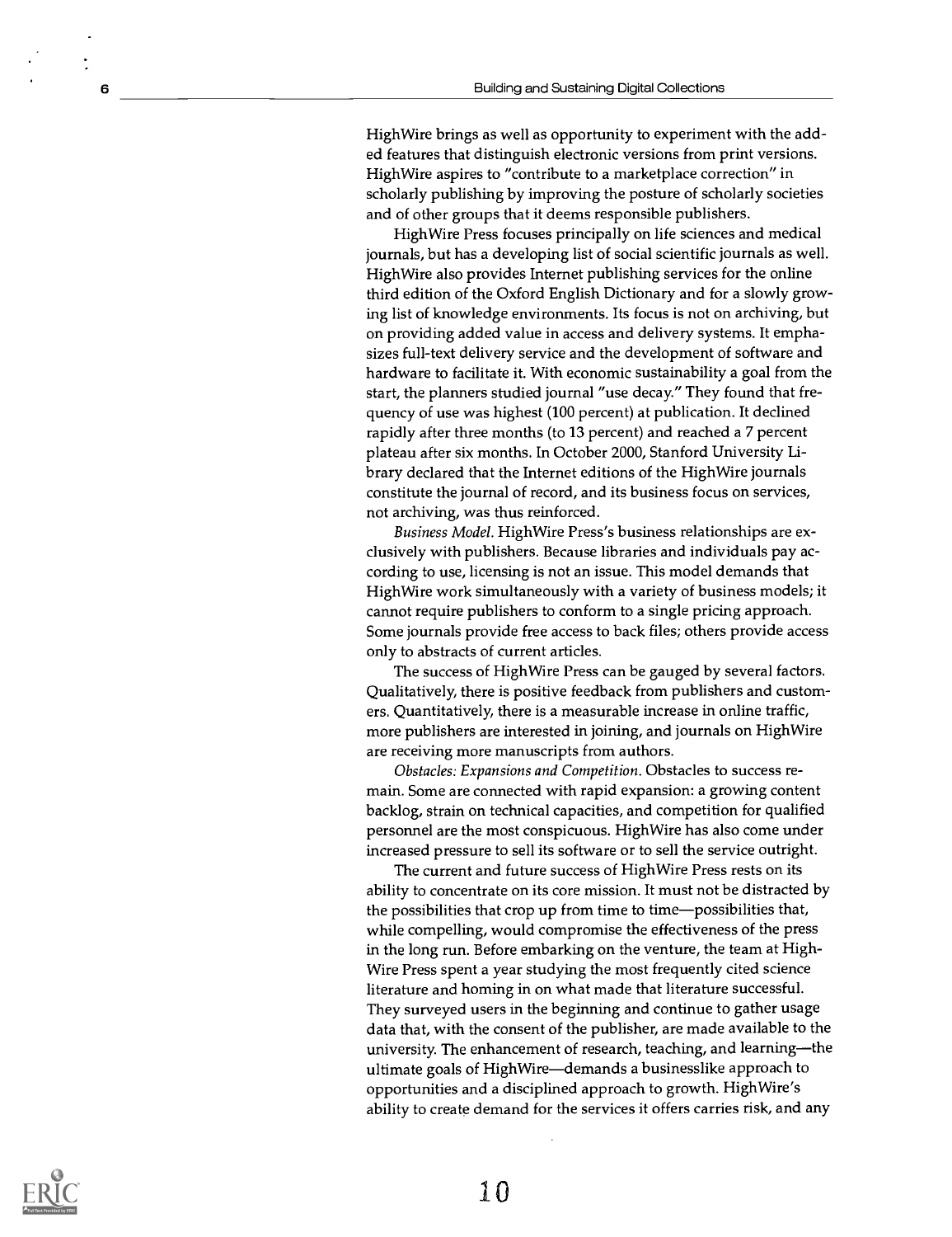strategy for growth must follow the same sound business principles that a for-profit firm does. From the beginning, High Wire Press has been seen as a business, not as a project or an experiment.

#### New Enterprises

#### International Center for Photography/George Eastman House: Collaboration between two worldclass collections of photography

Anthony Bannon, director of the George Eastman House (GEH), and Willis Hartshorn, director of the International Center of Photography (ICP), described a pioneering collaboration between these two organizations, which have common interests and complementary strengths. The purpose of the collaborative effort is to "strengthen fund-raising presence, work together to gather, organize, and share information, foster the exchange of staff, share in the development of exhibitions, educational programs, and collection databases, and undertake joint planning and marketing."

The ICP has a well-established exhibition program, a museum photography school offering one-year certificates and master's degrees, and a range of public programs. The GEH has nearly 400,000 photographs representing the entire history of the medium; an extensive collection of photographic equipment, moving image, and publicity stills; and a comprehensive library of photographic books, manuscripts, and journals. The GEH also offers graduate and postgraduate programs in photograph and film preservation.

Assets. When the partnership was initiated, in fall 2000, senior staff of the two institutions took a careful look at their respective resources and goals and realized that neither could achieve independently what could be achieved by using technology to mesh institutional strengths. Central to the collaboration is a shared conception of research materials as an asset—not only the photo prints but also the "deep" documentary information accompanying the collections. The institutions have compatible missions, organizational structures, and long-range goals. Rather than compete for resources and staff, they decided to cooperate, with each contributing expertise in its area of specialization. They determined that programs would take precedence over collection ownership, and delivery of core services would take precedence over individual profits.

In the near future, the two institutions will focus on a core set of initiatives. They include a series of joint exhibitions that will feature both permanent collections and thematic topics; a joint Web site, which is currently under design; and development of a joint cataloging system.

The collaboration is not a merger. Each institution will retain its own staff, facilities, and collections. Senior staff from each will meet several times a year, much like the institutions' boards of trustees do, to plan shared programs and exhibitions. The jointly maintained

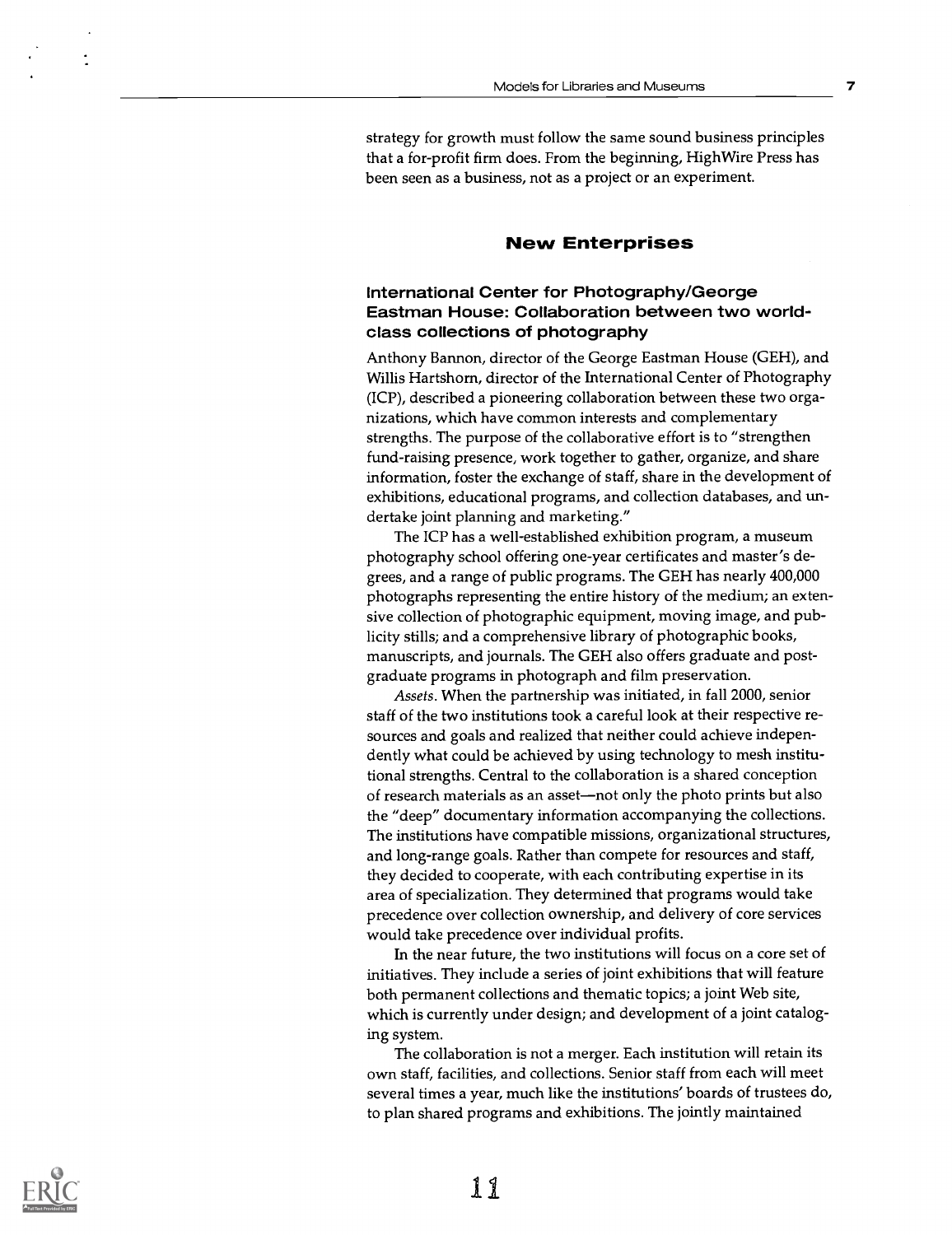Web site will permit searches for collection data from both institutions, based upon mutually accepted standards and shared technology. The collection data will include linked documentary resources such as object information and image, manuscript notes, secondary texts, biographical entries, and exhibition histories.

Several factors are seen as critical to the success of this enterprise. Both institutions need to examine their priorities and decide which are most consonant with the collaboration's goals. They must then commit resources (including additional staff) to achieve them. Communication among all levels of staff is necessary. Success will be gauged to a significant degree by how much can be delivered to the users—not just digital representations of master photographs but also the curatorial research that supports decisions about collection management and interpretation.

Obstacles: Two Cultures. The potential obstacles to this partnership derive largely from traditional museum culture and assumptions about roles and responsibilities. The barriers are, in other words, human, not technological. The alliance proposed runs counter to the curatorial culture of individual research and interpretation. It was the joint technology group that developed the most creative approaches to collaboration during the planning of this joint venture; this is an important lesson for the future of the enterprise. Concerns about control over the collections, a fundamental operating principle in curatorial practice, will diminish over time. Resistance to change can be overcome by opening communication between institutions and, more important, across domains. The process by which progress is monitored is designed to engender communication; under it, the organizations will conduct regular surveys of users, staff, and board members. Mr. Bannon and Mr. Hartshorn underscored the importance of involving their board members and emphasized the responsibilities that board members are assuming in this partnership.

#### Questia Media, Inc.: For-profit service provides content and tools for undergraduates

Questia Media, Inc., President Troy Williams spoke of the development of this online research service whose goal is to facilitate undergraduate research and writing. Questia offers content and formatting software to its subscribers at various rates. The database offers subscribers unlimited, full-text access to about 50,000 titles (no textbooks) from 190 publishers in the liberal arts and is growing. Questia acquires the rights from the publishers, so users do not need to be concerned with copyright issues. Texts are provided one page at a time and retain the layout of the print edition. The formatting software allows subscribers to create hyperlinked references, citations, and bibliographies in a variety of styles. Publishers are pleased with the controlled access feature, which discourages downloading of entire texts. Individual subscriber's accounts are maintained on the Questia server, so work is accessible from any location with Web access.

Prognosis. This project was based on extensive market research. The undergraduate community was chosen as the target group be-

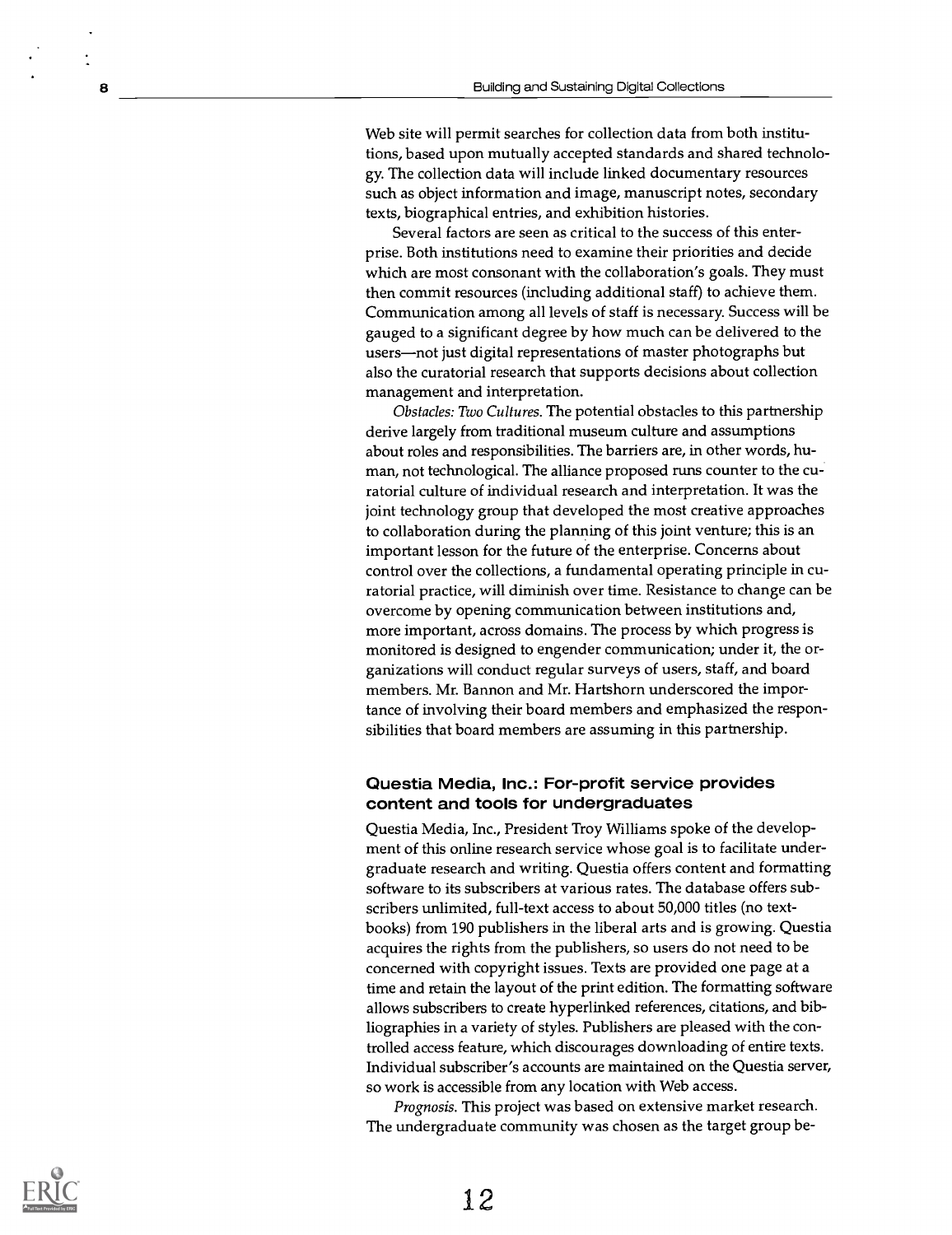cause it is 10 times larger than the graduate school population. The liberal arts curriculum is the focus of content development because the textual resources are well established and widely available; the texts also retain their value over longer periods of time than do those in other fields. During the market research, students were "shadowed" to observe their research habits; some students kept detailed "research diaries." During an environmental marketing scan, Questia staff realized that there is a vast disparity in the levels of online resources available to students, depending on geography, economic resources, and even time of day. Given that all students must do research and write papers, Questia decided that a service that could locate information quickly, cite it correctly, and consolidate the results in an acceptable format would be highly prized. The students said that they would be willing to pay a reasonable price for such a service. The pricing model that Questia developed provides a core database of texts free of charge for certain purposes (for example, to teachers who may wish to verify a student's citations or to students during a preliminary source search). Subscribers pay for the added value of the research tools needed to craft a paper. Mr. Williams said that his original dream was to lower the barriers that students face in starting a paper and to make the proper use of footnoting and bibliography a simple matter.

Obstacles: Critical Mass. Acquiring rights from publishers was the most difficult and expensive aspect of this project. During its initial research, Questia found that it would have to spend \$70 million to achieve basic coverage in the liberal arts. This eliminated the possibility that the project could consider operating as a nonprofit organization. While the service is in essence educational, its start-up capital requirements demanded a for-profit model.

#### Gateway Services

#### Art Museum Network: Providing gateway services to the museum community

The nonprofit Art Museum Network (AMN) was founded in 1996. Based at the Whitney Museum of American Art, it is a gateway Web site that provides links to information at about 180 art museums in the United States and Canada and at 40 other museums throughout the world. The site includes a directory, as well as links to educational and program resources, for each member of the network. It also provides access to the Art Museum Image Consortium (AMICO), a database of selected images contributed by the member institutions; access to the Excalendar network of exhibition information; links to partners such as the Association of Art Museum Directors (AAMD), the online ticketing agency Ticket Web; and access to a museum shop site. The exhibition calendar includes current and advance schedules and can be searched by region, institution, or keyword. While museum professionals form the core target group, this information is also

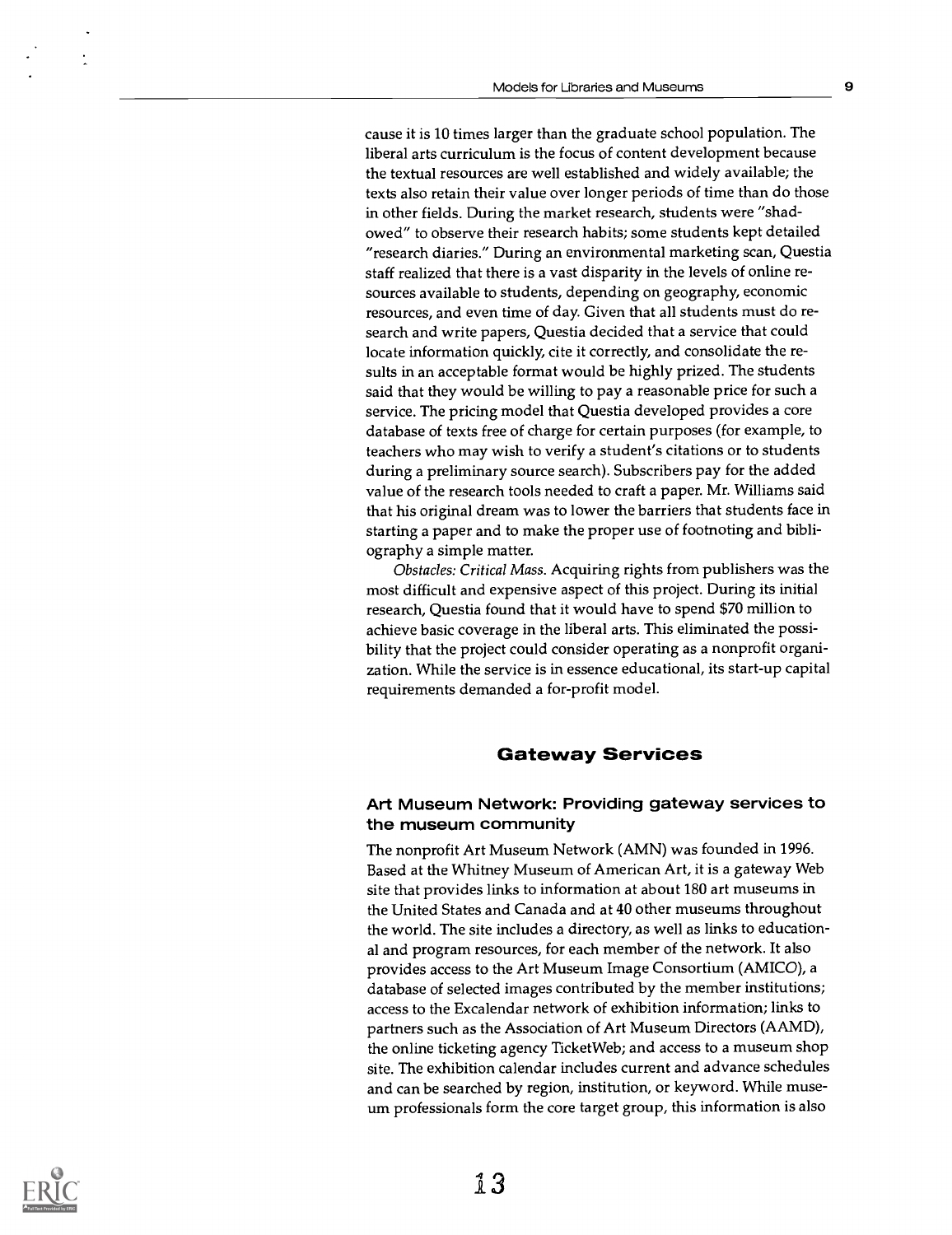of interest to tourists and local residents looking for special-events information.

As described by Maxwell Anderson, director of the Whitney Museum, the AMN began as a listserv and was intended to make it easier for AAMD members to communicate with one another. The project grew as the demand for information grew. It soon became clear that the AAMD members could cooperate with each other on this project because it fell wholly outside their normal spheres of competition—funding, collections, and donors.

AAMD's goal has been to provide a service that could support itself, but not necessarily to make a profit. The business model is designed to generate interest and traffic, not revenue. It is accomplishing its objective: The archival information in the AMICO database and exhibition calendars generates considerable traffic on the site. AMN does not rely on income from site licensing or reproduction rights. Searching the site is free, but the AMN does receive commissions from ticket and museum shop sales made through the Web site. In this way, the network expects to continue operating on a cost-recovery basis.

Future partnerships are being considered with for-profit operations whose mission is consistent with that of the AMN. One possibility, for example, is a partnership with the Reuters News Agency in which the agency would provide news items of interest to the art museum community on the AMN Web site. The AAMD board of directors approves and maintains control of all content. Participating museums are not concerned about tracking benefits to participants over the short term. It has been agreed that benefits will accrue in other areas (e.g., better public relations, more visits). This holds true for AMICO as well.

AMICO is seen as a crucial network component providing highquality digital images of museum objects through a single site. The AMICO library of more than 50,000 images is available by subscription. It is attempting to build on existing museum digitization projects. Museums differ widely in their readiness to share their collections and information about them. AMICO intends to allow digital content to be produced locally and allow decisions about global access to content also to be made at the local level. Although building to some extent on existing museum digital activities, AMICO aims to provide structure and leadership for member museums that are unsure about how to proceed in digitizing their collections.

AMICO faces a challenge common to consortia, namely, how to convince directors that the activity should be a priority for their institutions. AMICO identifies itself as a mission-driven nonprofit that does not promise members that they will gain financially from participation. It has been difficult in some instances to get museum directors to share information. One of AMICO's selling points is that digitization projects carry a big risk of failure when undertaken alone. Institutional leaders who become involved in digitization wish to avoid costly errors, and joining AMICO is seen as one way of tapping into existing expertise in this area. The deployment of stan-

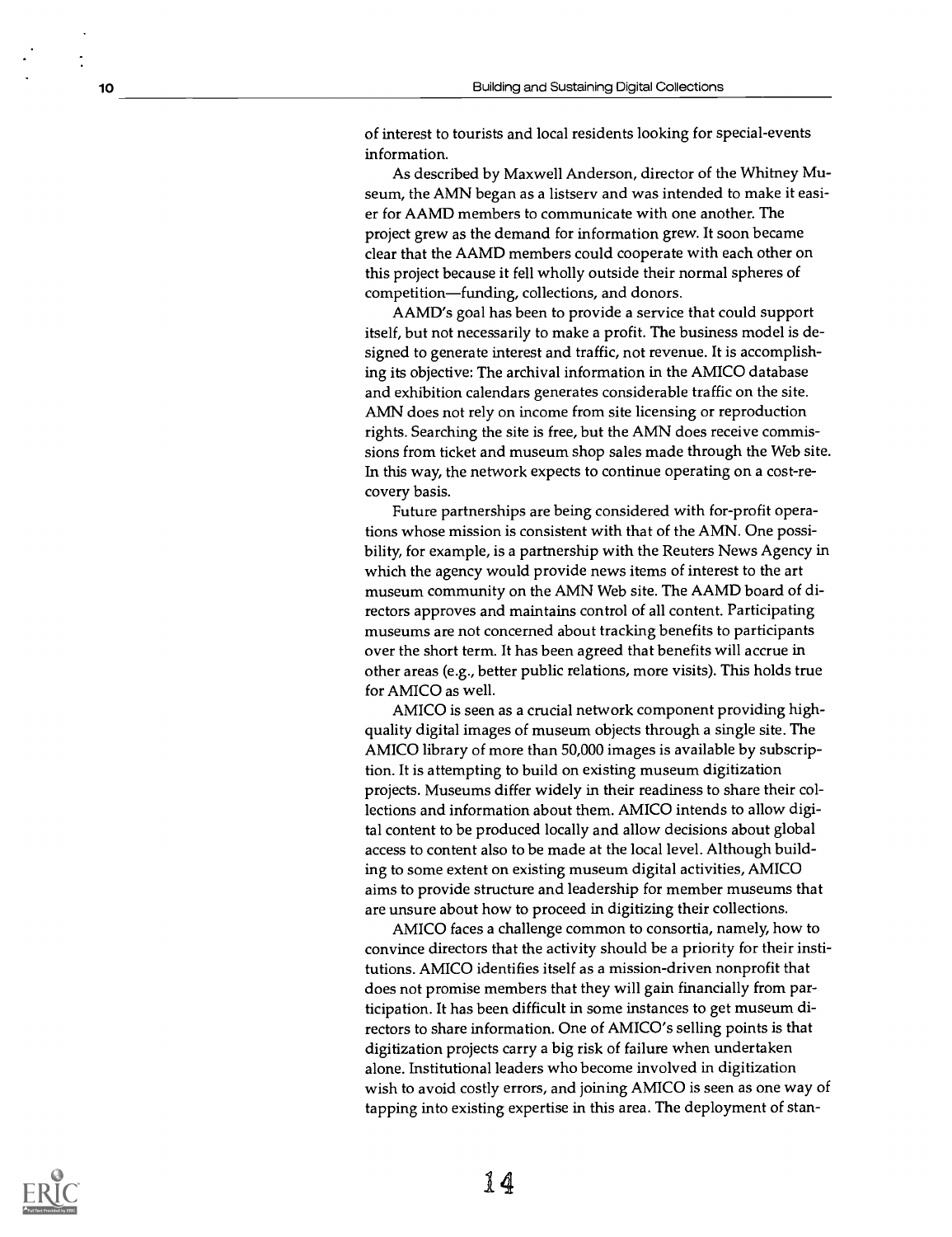dards for scanning and description, for example, is a boon to museums of all sizes. AMICO's partnership with the Research Libraries Group has permitted expansion of the test image database using a standard delivery system. This would not be possible through individual institutions' Web sites. AMICO does not intend to be an exhaustive source of information about museum objects, and its member museums are encouraged to view participation in AMICO as a starting point for developing their own digital collections.

#### Fathom: Academic partnership offers gateway to online courses

Launched in November 2000, Fathom is a for-profit partnership of 13 universities, libraries, museums, and publishers in the United States and the United Kingdom. It provides online courses and access to the resources necessary for related research. The president of Fathom, Ann Kirschner, explained that the company was established by Columbia University to ensure a space for high-quality content on the Web. The venture is currently exploring distance learning to further the university's educational mission.

Fathom's structural model is a hybrid; a board of directors handles business decisions, and an academic council is responsible for content decisions. The partners select the courses that will be offered only after the academic council has evaluated them. A percentage of each tuition fee is earmarked for Fathom's marketing expenses. Because faculty members at the participating institutions are not able to offer courses independent of their home institutions, the institution, not the faculty member, owns the course. Fathom offers access to more than 800 seminars and, for a fee, links to distance learning courses that have been selected from the member institutions' curricula.

Collaboration among Fathom members has gone beyond pure technology. The collective reputations of the member institutions are seen as enhancing the value of the courses offered, and the universities see an opportunity to forge and strengthen connections with alumni interested in lifelong learning. Fathom user profiles also provide the institutions with better targets for marketing.

The shareholders in Fathom are the institutions that have signed a standard agreement and have licensed the use of their logos. Columbia University is the biggest investor in the enterprise, with most of the other participants contributing content, not funding. Contributing institutions receive a commission from sale of each online course. Member institutions identify nonfinancial benefits as more important than the as-yet-insignificant financial rewards. The universities see this as a way of providing new audiences and tools for their faculties—a wider platform for their teaching and research, with digital resources to do things outside the classroom setting. While the current focus is online courses, future services may include educational travel tours, full online texts, and a tie-in to the British Broadcasting Corporation for multimedia content.

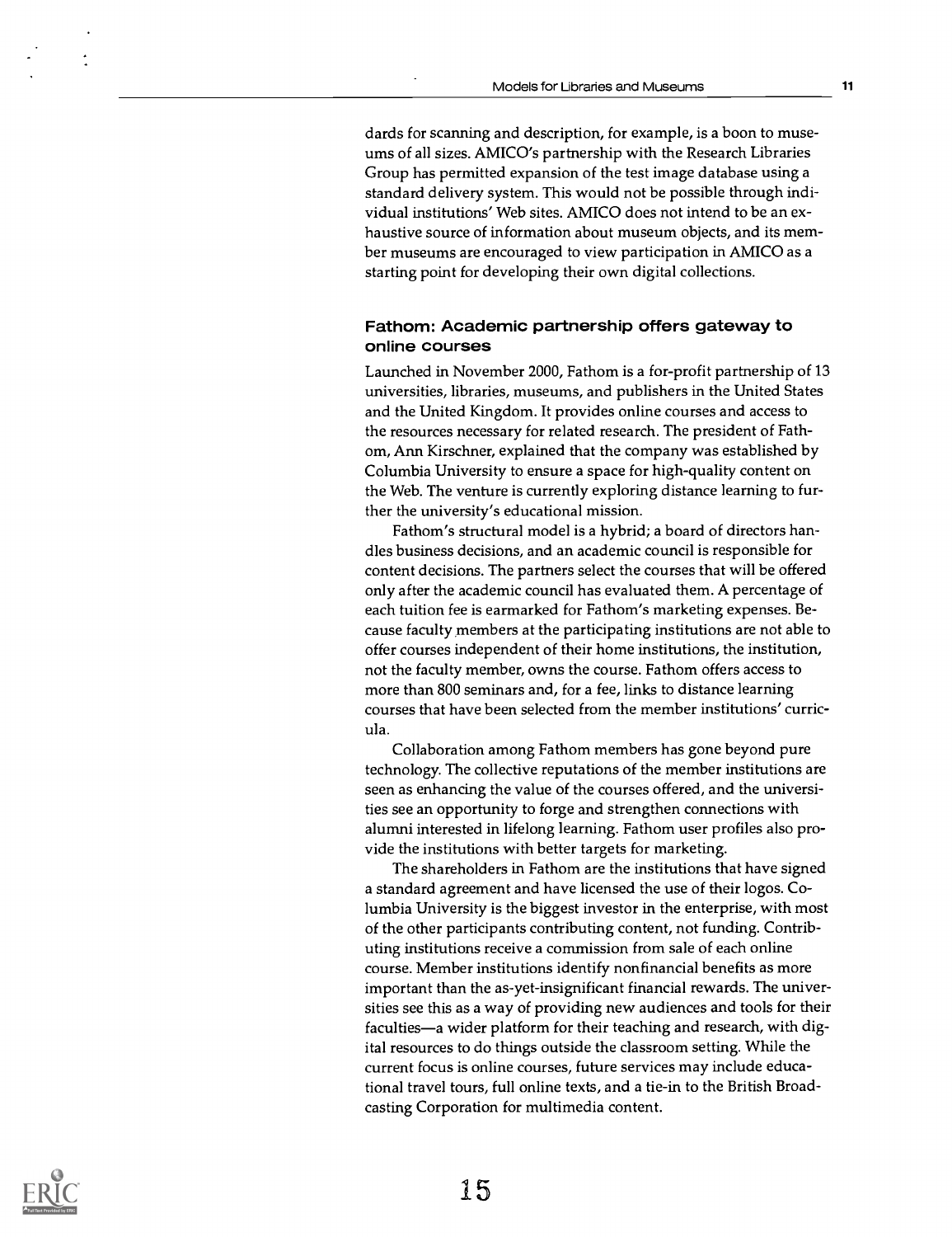Among the lessons Fathom has learned is the how to set the right price and length for courses. Research has revealed that some people interested in distance education experience "sticker shock" upon discovering that an eight-week course costs more than \$500. To respond to this concern, Fathom is developing shorter, less expensive courses (e.g., a one-week course for \$100) that can help build its customer base. The company's goal is to become profitable within two or three years. Fathom sees the greatest potential for growth coming from alumni of member academic institutions, "occasional learners," and groups such as the American Association of Retired Persons, which offer members opportunities for learning and professional or personal development. Fathom is considering developing a newsletter that would go out to alumni—a new method of linking core constituencies.

For some large public institutions, Fathom offers a way of disseminating public programming to audiences they would not reach through their own sites. The participants also said their institutions see Fathom as a type of risk management. They are striving to develop new core capacities and skills, especially in their curatorial staffs, and Fathom seems an ideal way to engage in experimental outreach and interpretation activities that are not possible within the normal constraints of the institutions. One potential benefit of these collaborative projects is an updated concept of curatorship that encourages other partnerships and yields new definitions and professional competencies. In contrast, a research university that recently joined Fathom sees it as a resource to assist in developing the university's technological infrastructure and the human infrastructure among persons with like interests.

#### **DISCUSSION**

Discussion of the presentations focused on the following four topics:

- Business models: How does a museum or library structure an online enterprise: what are the advantages of for-profit as opposed to not-for-profit status?
- Scalability: Given the costs of a digital enterprise, can a single organization achieve success, or is collaboration a sine qua non?
- Organizational impact: How does a new digital enterprise affect the institution—its infrastructure, staff, and culture?
- Sustainability: What elements are necessary to build and sustain a digital enterprise, with respect to infrastructure and to management of external factors such as copyright?

#### Business Models

#### For-Profit versus Not-for-Profit: Primacy of Mission

All of the enterprises whose representatives spoke at the meeting claim to have an educational and cultural mission at heart. Is it p05-

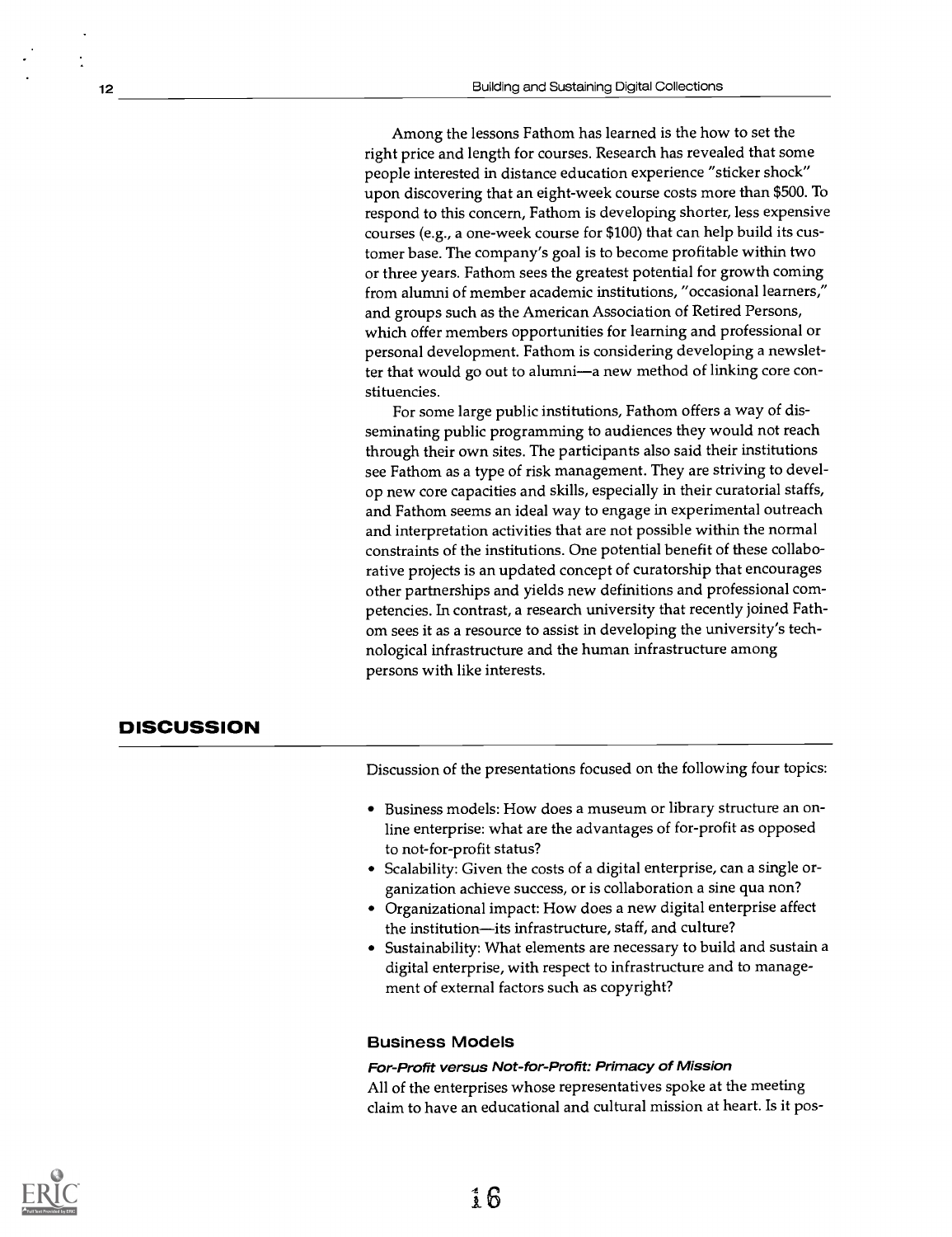sible to identify when a digital enterprise should (or must) be notfor-profit, and when it should (or must) seek shareholders to raise capital, share risk, and pay attention to the financial return on investment?

Questia's experience answers some of those questions. After its founders realized that the business would succeed only if it could achieve a critical mass of digitized books, they decided to seek funding from the private sector. This allowed, and in some ways forced, them to do extensive market research in order to develop a model delivery and pricing portfolio. In addition, the decision to include large amounts of material held in copyright meant that Questia would have to ensure some measure of profit sharing for the intellectual property holders as well as to pay legal staff. The need to be accountable to shareholders actually freed the company to focus on developing a service for a targeted audience. The company did not set out to provide a public service, and unlike a public institution, it did not have to be all things to all people. In addition, the company's ability to pay for talented staff enabled it to attract and retain employees with highly specialized skills. The company invests in training to keep pace with other commercial enterprises.

AMICO, by contrast, made a conscious decision not to follow the commercial model. This decision was based on the fact that its primary audience was a very specific nonprofit target—academic institutions. There were already commercial providers of art and other images, such as Corbis and Bridgman. Because its only aim was to recover costs, AMICO was able to concentrate on developing an infrastructure for the creation and distribution of digital images held by museums for the educational environment.

Fathom was funded by a private university. It decided to try the commercial (dot-com) approach as a way to attract other nonprofit organizations to a venture that it could not undertake individually. In some ways, the "capital" that needed to be raised was not financial, but one of reputation and of depth of intellectual and cultural assets. It is the opportunity to affiliate with other prestigious cultural organizations that draws participants.

While some participants recalled the definition of a successful nonprofit as an organization that "loses money honorably and in the service of high ideals," others objected. They believed strongly that nonprofits must be as "businesslike" as any entity that wants to succeed. Any other attitude is no longer feasible, let alone desirable. Doing business in the digital realm, whether for profit or not, demands large amounts of capital, new skills, and a new organizational culture. The assumption that commercial organizations are better managed, and need to be so, is not only false but also dangerous.

Nonetheless, several individuals from the museum and library communities stressed that there are fundamental differences between the management styles of for-profit and not-for-profit entities. While both need to focus on a core mission, the nonprofit organization generally has a broader time horizon. For-profit companies must keep quarterly earnings and revenue projections in mind. Nonprofit

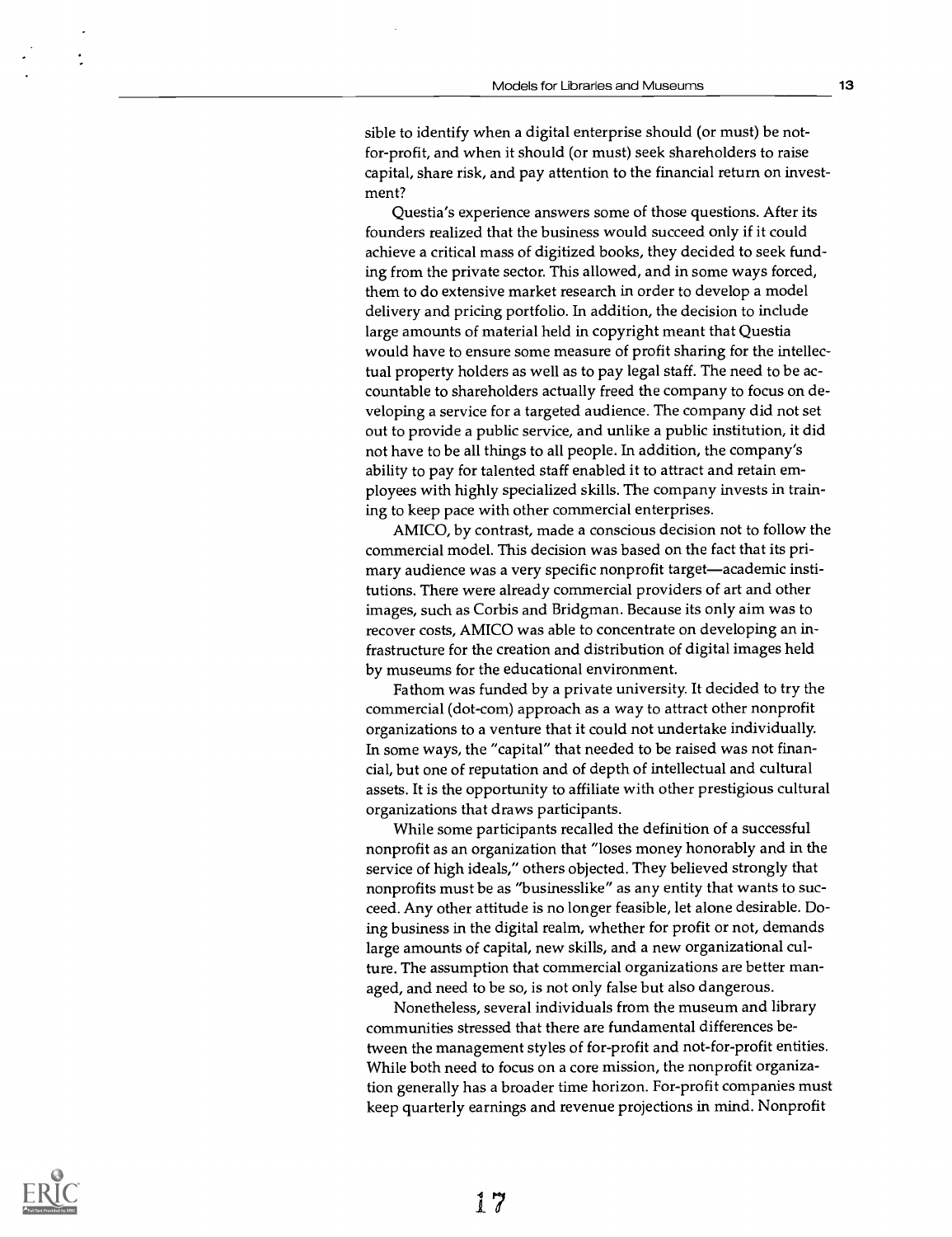enterprises usually have a longer period of time to achieve their goals, and the expectations of their board members and trustees can differ considerably from those of shareholders. These could be longrange goals that may never realize a return, as Mr. Keller asserted in his presentation when he said that a major goal of High Wire Press is to contribute to a marketplace correction. By way of contrast, one of the universities that had joined Fathom had decided to participate in part because of the expectation of a long-term investment opportunity that would reap some financial benefits. Many nonprofit organizations do make good money. The difference is that they do not pay this money out to investors and shareholders as for-profit organizations do; instead, they put it back into the enterprise. From the beginning, a nonprofit must be run with the same concern for accountability, efficiency, value for money, and rigor as must any enterprise hoping for success. Many collaborative projects among libraries and museums have failed because they have tried to "reinvent the wheel" instead of simply following established business practice.

Equally important to facilitating development of good business practice is the creation of a comprehensive, frequently updated guide to best practices for digital programs, ranging in subject matter from the technical to the organizational. The availability of a server with open-source tools would reduce the difficulty that cultural institutions face in finding out what others are doing and which practices are best suited for adaptation. Such a server would enable nonprofits to enter arenas now monopolized by proprietary software.

A successful project must have clear definitions of purpose, mission, and audience. To the extent that commercial enterprises are better able to identify, test, and target audiences, as Questia has done, these organizations have a competitive edge. Indeed, many in the academic library community fear that Questia may appropriate the function of the library, because it can offer services that students do not get from their campus library, as well as content.

#### New Users and New Uses

The subject of users touched off some debate about how a nonprofit can identify users on the Web and capture their attention. What is so compelling that consumers might be willing to pay for it? In the case of Questia, the answer is convenience. In the case of libraries and archives, it is the collection content that people cite as most desirable. Can libraries license or distribute that content in the commercial sector? There are clearly major differences between the resources needed to build and maintain a product and those needed to distribute it. Does that imply there is a fundamental disparity of mission—one the purview of cultural heritage institutions and the other of companies with marketing and distribution expertise? Museums have already undertaken marketing in the "real" world, with museum shops and so forth. Attempts to move that expertise onto the Web, however, have shown that this is a fundamentally different enterprise—one that has the potential to change the culture of the institution far more than building museum shops or selling tickets to blockbuster exhibi-

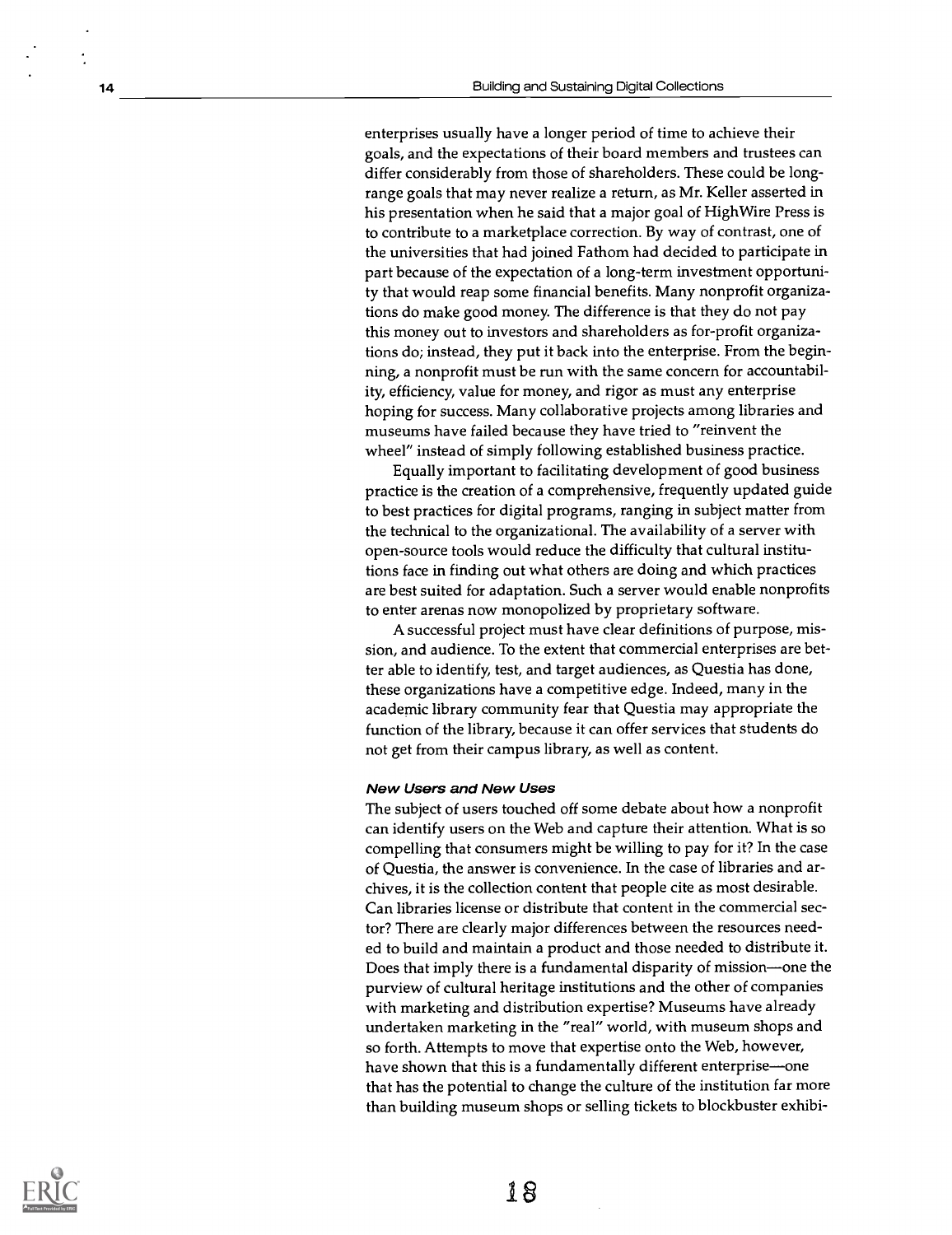tions has done to date. The failure of the online enterprise undertaken by the Tate Gallery of London and the Museum of Modern Art in New York underscores that it takes more than pairing the strengths of individual institutions to make such a enterprise succeed.

This brings us back to the promise of the technology to provide access where none has existed before. The Web has brought content, such as art, to audiences that might not have been able to seek it out in real time and place. In so doing, it has changed the profile of traditional audiences. Museums and libraries are not just creating more access but are offering new kinds of access to entirely new audiences. This, in turn, is changing the way museums perceive themselves. It is also changing the nature of curatorial practice and interpretation.

#### Value Proposition

A notion that Questia investigated in its market research and referred to as the "value proposition" proved intriguing. How much are people willing to pay for cultural assets such as library books, which have traditionally been free at point of access? What is considered indispensable in the online environment? Convenience? By offering convenience of access to these resources, is there a risk that mission-driven institutions will be squeezed out of what is now a market but that never has been one before? If so, what would happen to the largely unfunded work of museums and libraries, such as preservation?

Returning to the issue of business models, the example of the Copyright Clearance Center was suggested to be pertinent. The question for the center was not whether to "go dot-com" or not but rather to determine what partnerships would be crucial to success. Competition in rights management is causing the center's original business model to be reconsidered. However, one business model does not fit all needs, either in the commercial or the nonprofit sector. Models are shaped by such factors as process and scale. Sustainable business plans have many components, each of which interacts with the others and with the outside world. As suggested by the case of the Copyright Clearance Center, one should expect that business partnerships will affect each player and alter fundamentally basic assessment of risk.

Daunting as these opportunities may be to traditional institutions that are responsible for the management of cultural heritage assets, even officials from public institutions, burdened by the need to maintain the ill-defined "public trust," agreed that not to take risk is itself a risky strategy. They are looking for ways to manage the risk intelligently as they step into the digital arena-an arena that demands experimentation and whose rewards for success can be elusive and whose punishment for failure includes the possibility of the loss of public confidence.

#### Who Pays?

The discussion of various business models begged a larger question: In the era of the Internet, what do nonprofit organizations owe the

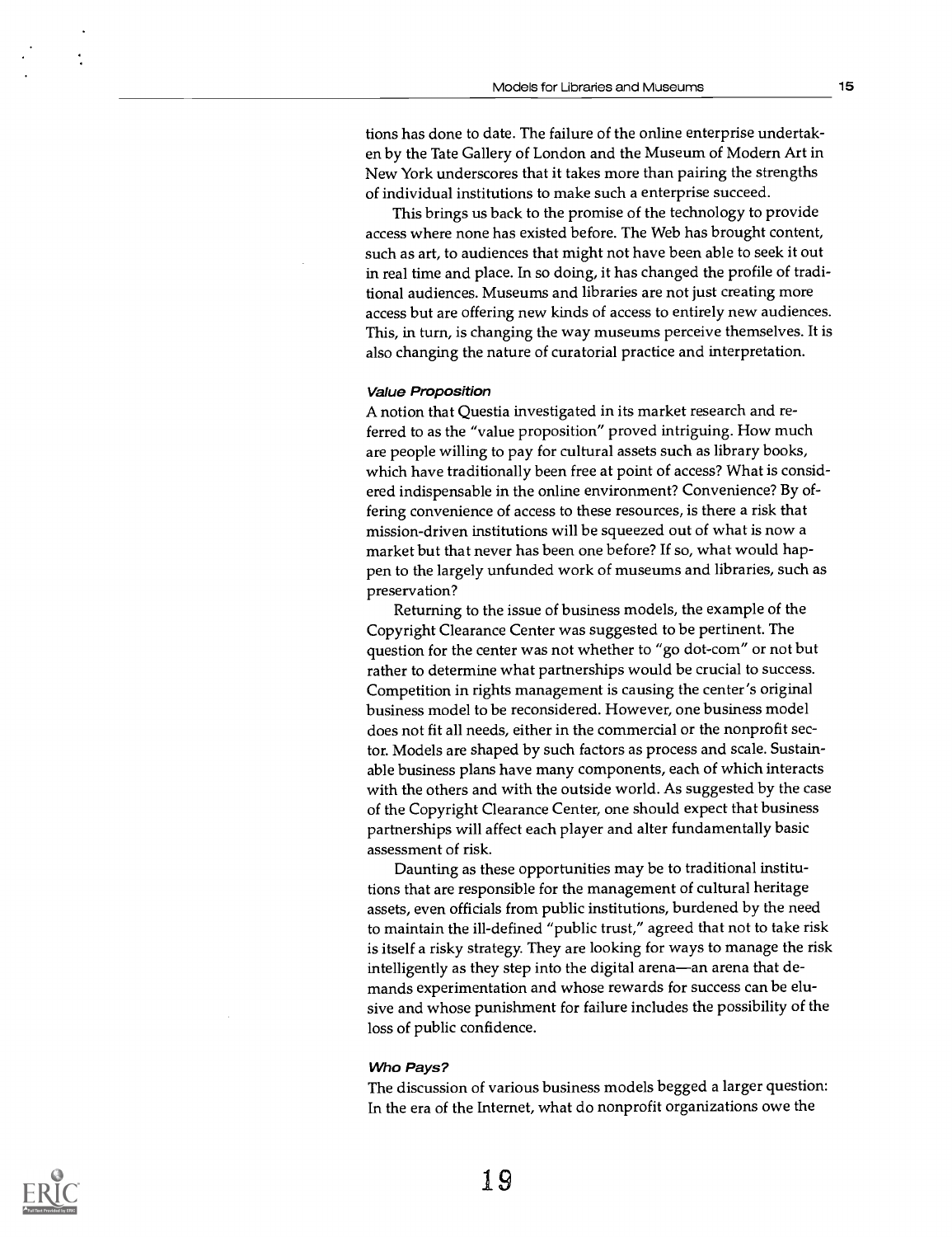public, and what should be free (i.e., without payment at point of use)? The traditional idea of "free access to information" is under fire. Does a publicly supported institution, or even one that is private but exempt from taxation and able to serve collections through the doctrine of fair use, owe the public delivery of a collection for free? If so, how does that institution support such a service? Of course, the assumption that information and cultural heritage has ever been delivered for free is more or less incorrect. Museums have been supported by a number of means, most of them indirect to the visitor or patron until fairly recently. With respect to libraries, homage is still paid to Andrew Carnegie's model of tax-supported public services supplemented by investments by the private philanthropic (or, today, corporate marketing) sector, but this masks the fact that information and access to it were never really completely free. Digital technology in general and the Internet in particular simply mean that costs are now loaded, or could be loaded, on the user side of the equation.

The online environment seems to have created two mutually exclusive promises: For the users, deep and virtually unrestricted access to and integration of cultural data; for the providers, recovery of costs by controlled access. Museums and libraries have always exercised some discretion in granting on-site access to their collections. Some of their policies governing access stem from donor restrictions, others from concerns surrounding privacy concerns, and still others with highly sensitive personal content. The Internet has now introduced new categories of limitation, mostly to do with intellectual property, and these exacerbate the others.

#### Threshold Issues and Public Expectations

Given the risks associated with developing and distributing digital content, from the financial to the legal, what is going to compel cultural heritage institutions to enter into this arena? Current decision making, even at the most respected institutions, is based on untested or unknown assumptions of social obligation and institutional mission, including the mantra so often heard that content delivered to the K-12 community will transform teaching and, by extension, solve educational problems in the United States. These are heavy expectations, to be sure, and they need to be tested in the marketplace, just as a commercial firm would test them. So far, few such tests have been conducted in the museum and library communities.

For publicly supported institutions, the expectations are especially high. There is a public expectation that access to government information, and to collections that have been collected, cataloged, preserved, or served with some public funds, should be free. Perhaps this is truer of libraries than of museums, because libraries have always been free (that is, patrons do not pay to enter a library or to use the collections).

But from the point of view of these institutions, the distinction between what is a core service, which should be freely accessible, and what is a value-added service is not clear. The cost of going digi-

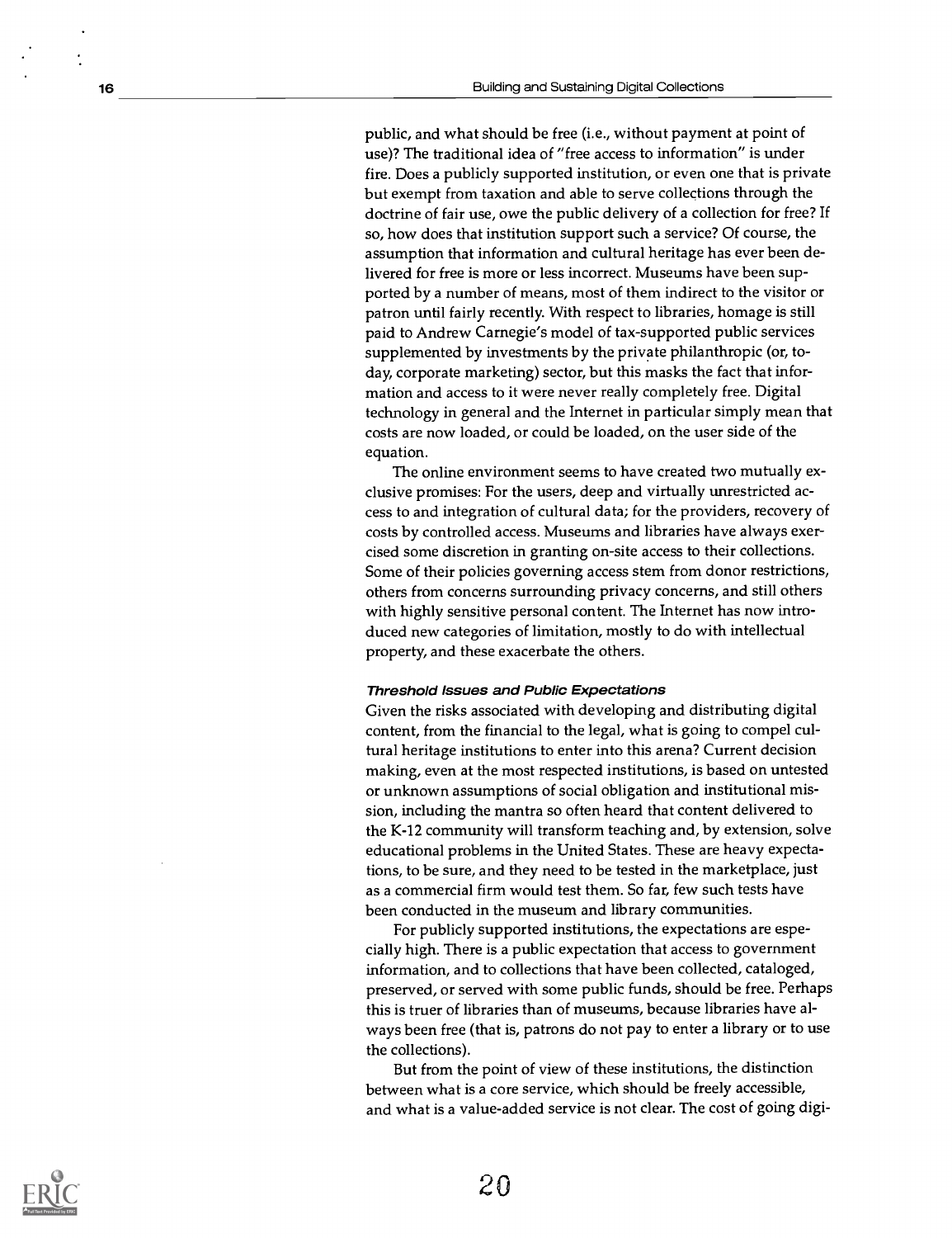tal for public museums and libraries is every bit as high as it is for industry. The pressure for such institutions to go online in cost-efficient ways is intense, and few see economic ways of doing so. Building core infrastructure—establishing standards and practices that serve interoperability and easy access-is a complicated process that demands collaboration, and collaboration has costs associated with it. Such public institutions as the New York Public Library and the British Library value the chance to collaborate in a project like Fathom because it offers a way to manage the risks associated with innovation. The model presented by the ICP and GEH demonstrates how smaller, less publicly accountable, institutions can enter into a collaboration that is, in its way, designed to manage the risks associated with change and innovation as well as to build economies of scale for technical expertise and infrastructure.

#### Scalability of Models and Projects

Because of the infrastructure investments mandatory for any digital program, participants wanted to learn more about how these enterprises were scaled and whether or not the technology precludes small institutions from embarking alone on such projects. The Questia model was decisively influenced by the need to build a big database to ensure that it would suit the needs of the target audience. Because there is a need for a critical mass of monographs in the database for curricular purposes, such a model could not be scaled down. On the other hand, both High Wire Press and JSTOR started out rather small and have the potential to keep growing, based on demand and on availability of quality content. In the case of Fathom, Columbia University decided that a collaborative site was essential to its mission. The barrier to join has been low, because members contribute something they already have—digital content—and financial contributions are not mandatory.

The presentations and discussions made it clear that it is difficult for large, relatively well-funded nonprofit museums and libraries to devise business models that promise to be sustainable. This raises serious concerns about the fate of small and medium-sized institutions to have appropriate space on the Web. All agreed that these enterprises need some catalyzing organization-such as Columbia in the case of Fathom, Stanford University in the case of High Wire Press, or the Mellon Foundation in the case of JSTOR. There is concern that smaller institutions are at a great disadvantage. Production capacity and the creation and sustenance of architectures that are necessary for new opportunities are seldom encountered outside of large organizations. Thus, for many libraries and museums, the only choice is to enter into collaboration, something that also carries a big price tag. For smaller institutions, it is usually too expensive to participate in more than one project at a time. Decisions to support projects by outside funding agencies are often made on the basis of judgments about technical expertise available at a given institution. This eliminates many worthy projects at smaller organizations.

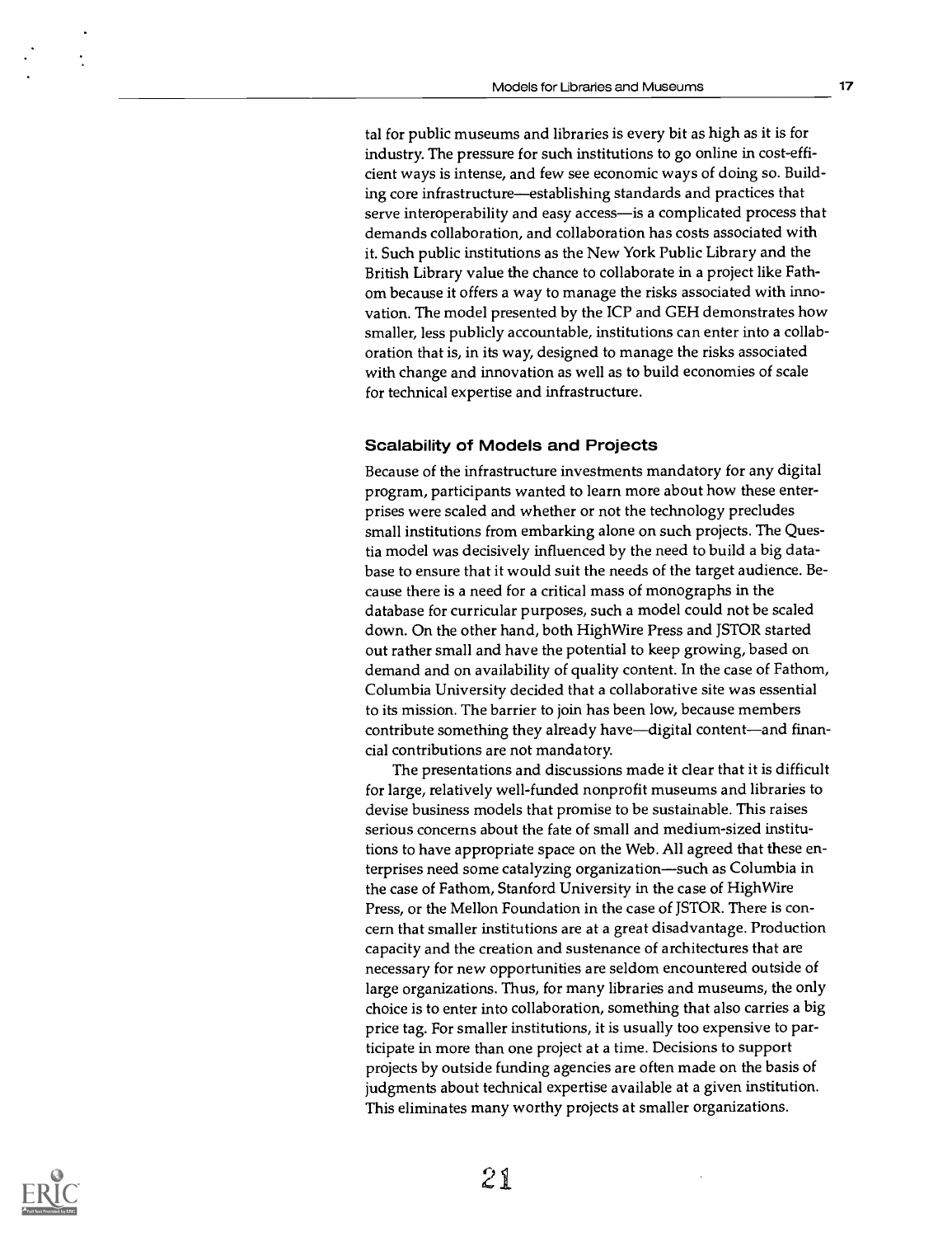#### Organizational Impacts

All cultural institutions entering the digital realm must compete in the marketplace for skilled labor. While recruitment may have become somewhat less challenging since the technology market correction of 2000, the problems of recruiting, training, and retaining staff remain acute. What is needed, participants suggested, is a closer working relationship between libraries and museums that can leverage the expertise found in these communities and lead to sharing among institutions and across domains.

As staffing patterns change—increasing the number of professionals with technical expertise, sometimes at the expense of support staff and subject specialists-communication within an organization often breaks down. Organizational strategies such as creating departments on the basis of function or collection, which made great sense before the advent of digital technology, can actually be barriers to communication in the new environment. The traditional separation between text and image research collections, for example, will break down because researchers will interrogate sources in new ways. Users increasingly expect seamless access and simplified rights management-certainly that is the service being offered by Questia. How will traditional "legacy" institutions order themselves to meet those needs? As long as museums and libraries were digitizing discrete collections and mounting them on the Web in a project-based mode, they could isolate the digital activity within the organization. The potential of the technology to transform the nature of research and cultural enrichment means that these institutions must find ways to integrate fully the technology into the fabric of their institutions.

#### Changing Curatorial Roles

One of the most important effects of this transformation is the changing curatorial role within collecting institutions. Providing access not only to the curatorial voice but also to the source materials upon which scholarship is based, like the ICP/GEH partnership will do, opens museums up to a new kind of scrutiny from the public. Some are concerned that museums are at risk of losing their authority to interpret. Others welcome this development, but are uncertain about how to ensure that their curatorial staffs make the transition to this new model of interpretation. For libraries, the challenges are coming from the other direction. Librarians do not see themselves as mediators in interpretation, but as facilitators for researchers. Putting research collections online demands new skills: selection, interpretation (such as the creation of descriptive metadata that can be indistinguishable from exhibition captions), and presentation. One of the great opportunities for collaboration in the digital realm is between libraries and museums in the emerging new paradigm of "ecuratorship," and such cooperation would be an ideal way to provide cross-fertilization between subject specialists.

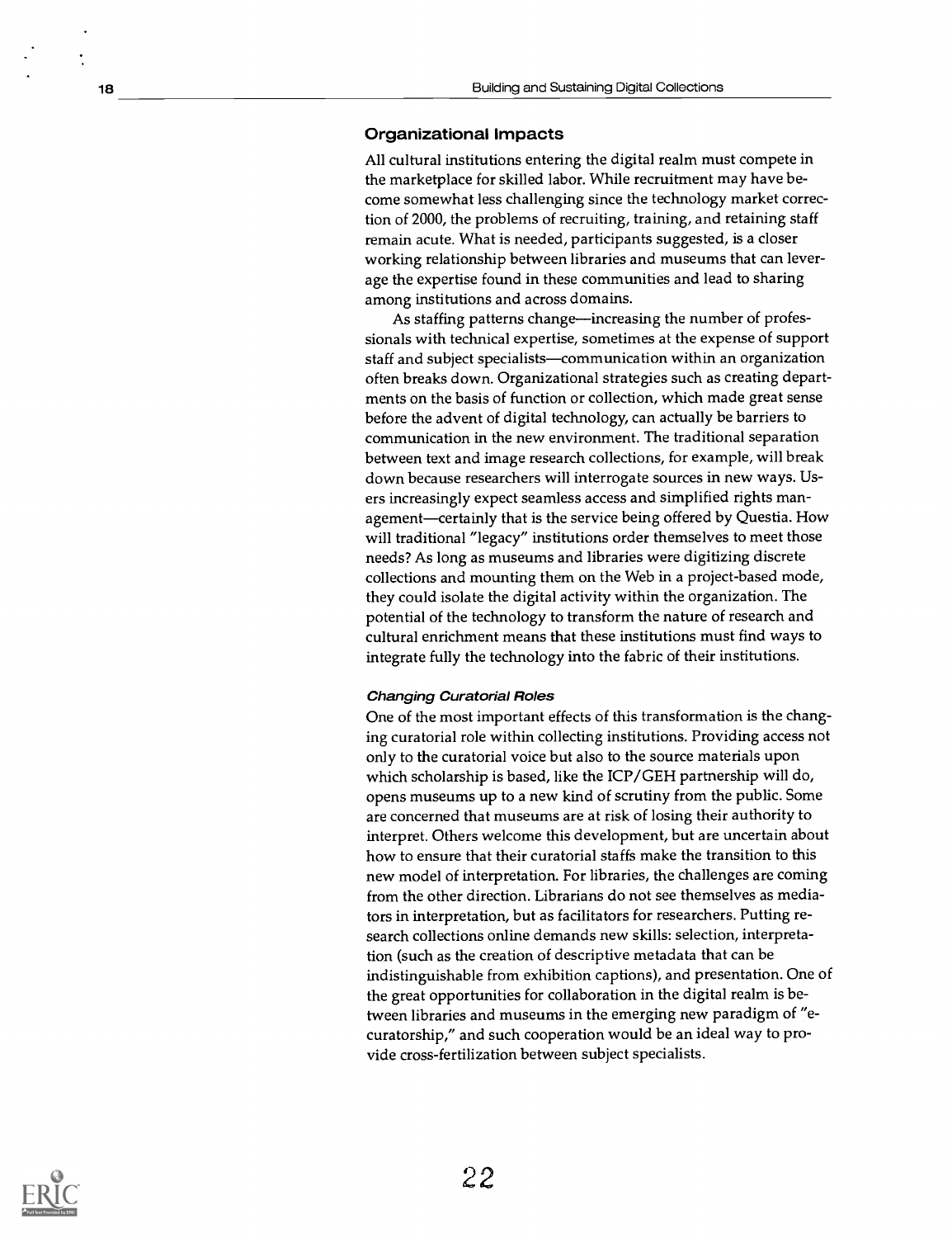#### Elements of Sustainability

Among the elements needed by institutions of all sizes for sustainable digital programs are standards and best practices, coherent and common digital architectures, and ongoing means for creating and sharing a knowledge base. The creation of a central clearinghouse for technical information would be ideal; for example, it would allow access to information about the state of the art of any number of technical matters. Even a centralized way of listing and providing access to information about what other institutions are doing would be a boon. Participants in the meeting agreed that a registry that would record the existence of digital conversion efforts and supply information about the underlying source materials, the specifications followed for conversion, methods of distribution, and so forth, would be a good place to start. Many conferees also advocated the development of digital service bureaus to provide an array of conversion, distribution, and archiving services for a variety of cultural repositories. This would allow for an aggregation of expertise, streamlining of production processes, and some level of adherence to standard practices. What would be the feasibility of establishing regional centers for digital content production? How could they be structured to promote cultural equality among museums and libraries of varying sizes?

In considering how the user wishes to gain access to culture online, many suggested the need to adopt common standards for the description of cultural heritage data. Such a process would begin with gathering information from museums and library communities about existing data for standards and tools and sharing perspectives on risk assessment, especially in the copyright arena. One example of a needed structure is a "knowledge environment," a collection of information services about digital projects along the lines of a service bureau for data and communications design and development, as well as production. This is something practitioners would use daily—a "tool kit" that would enable nonprofit organizations to gain and share expertise. A guide to good practice should be developed not only for the practitioners but also for funders, who need guidance on what good practices are and how to identify patterns of behavior that work or do not work. More important, the need for guides to best practices shows the related need for establishing new skill sets and competencies. While some expressed caution about the ability to articulate best practices—they felt that so-called best practices rely too much on anecdotal evidence rather than on methodical proof—all agreed on the need to convene groups to begin defining good practice. They suggested that rather than try to come to an agreement on standards, we should find ways to identify equivalencies (semistandard professional tools). The system of knowledge sharing must go beyond the individual organization; professional organizations can play a role. NINCH is developing a guide to best practices for digital projects. The intended readership is staff of museums, libraries, archives, faculty, and arts organizations.

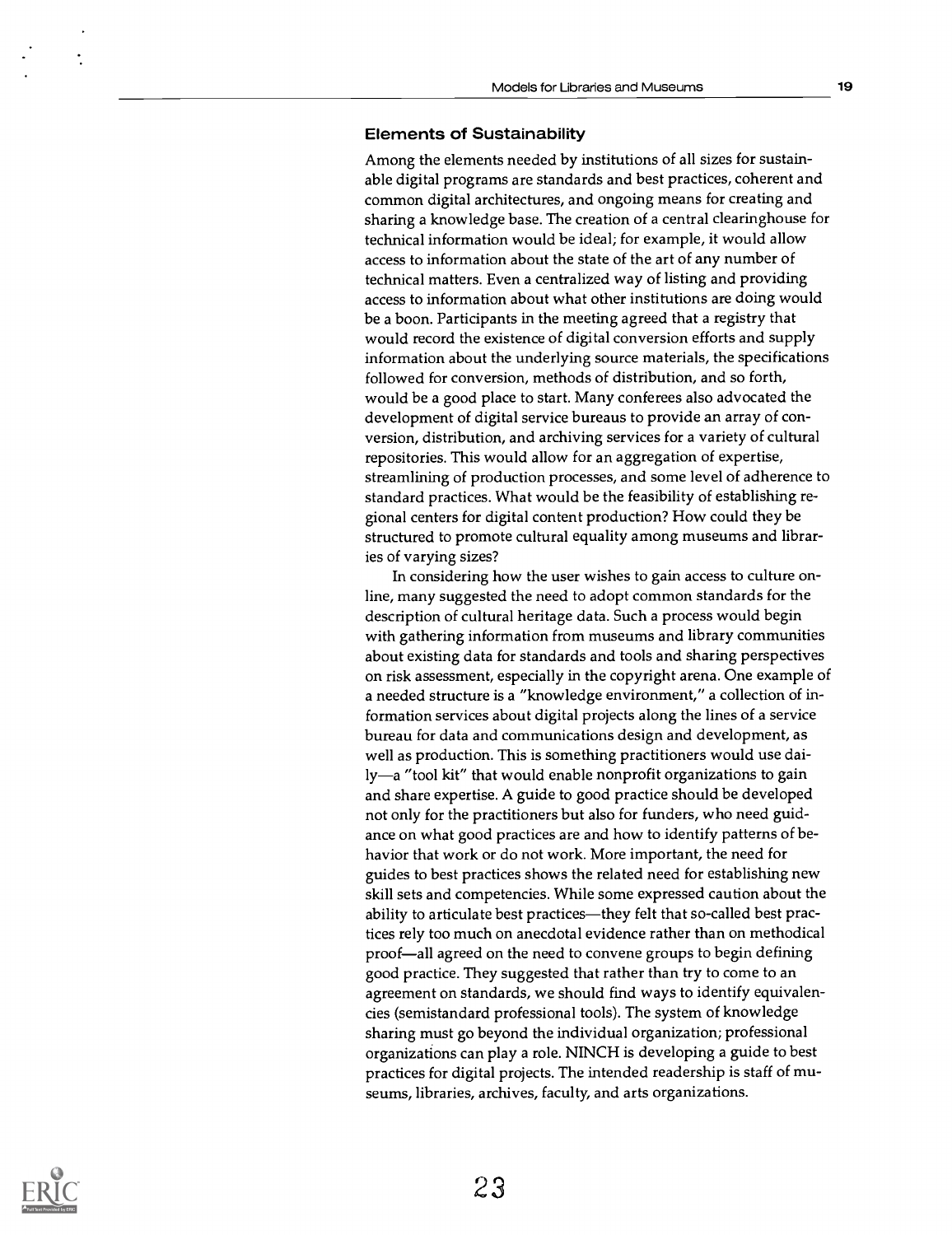Some participants argued that at this juncture, it is important for funders to distinguish between projects that have broad applicability and those that are focused on developing and testing new approaches to technical or organizational issues. It is important to support experimental approaches that take risks. The public, too, must be supportive of experimentation, i.e., be willing to accept the possibility of failure. Libraries and museums are largely dominated by cultures of risk avoidance and measured response. The culture of stewardship has bred a natural conservatism into the bone of the organizations. Given the challenges posed by the Web, and the new public that it brings to libraries and museums, the focus on addressing short-term problems with short-term solutions risks undermining the public trust these institutions have earned over time.

#### RECOMMENDATIONS AND NEXT STEPS

In addressing the short- and long-term needs of museums and libraries, participants identified four distinct areas that deserve the greatest attention: the elements of a sound business plan; the elements needed to sustain digital efforts at all types of institutions; interinstitutional issues; and funding.

#### BUSINESS MODELS

#### Concerns

- What things can or should be done in the commercial world, and what can or should be done only by mission-driven organizations?
- How do we develop cross-community business models; standardize training; measure institutional readiness?

#### Next Steps/Actions

- Study costs and benefits of collaboration through case studies.
- Develop criteria that institutions can use to assess their readiness to engage in collaborative digital library or digital museum developments.
- Develop a framework for business planning—a document identifying the components of a business plan, the options available for any component, and the interrelationships of the components.

#### ELEMENTS OF SUSTAINABILITY

#### Infrastructure/Institutional Issues

#### Concerns

- How do we prepare staff members for their new roles?
- How do we turn projects into sustainable programs?
- How do we transform legacy institutions?

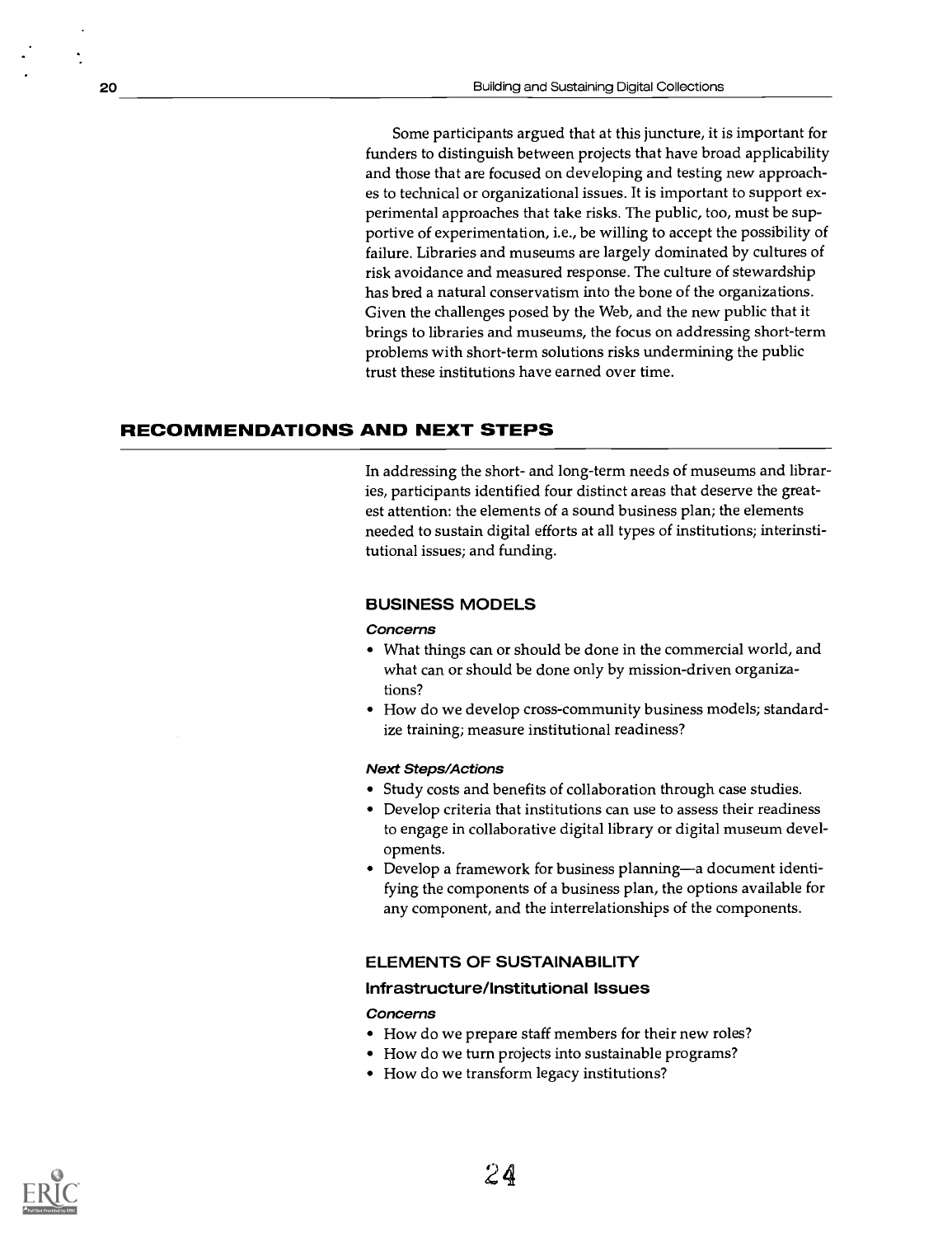#### Next Steps/Actions

- Host cross-domain discussions about common professional developments, awareness raising, and training needs within libraries and museums. Involve professional associations such as the American Library Association, the American Association of Museums, the Society of American Archivists, and the Museum Computer Network.
- Host a workshop to compare methods for organizational restructuring for large public institutions; then scale this session down to make it useful for other institutions.
- Describe the benchmarks in the transition from project to program in leading to the transformation of legacy institutions.
- Apply rigor to descriptions of what library and museum staff members do; share position descriptions and develop role descriptions rather than job descriptions.
- Examine the role of curators and specialists and develop a profile of e-curatorship.
- Determine the balance between the benefits of income from digital assets and the possibility of eroding the "specialness" of an institution when digital assets become widely available.

#### Infrastructure/Technical Issues

#### Concerns

- How do we share best practice between and among libraries and museums?
- How do we develop interoperable systems?

#### Next Steps/Actions

- Undertake more research on interoperability.
- Map metadata schemes, along the lines of the metadata mapping schemes registry that exists at the United Kingdom Office for Library and Information Networking (UKOLN).
- Share good or best practices through targeted workshops.
- Develop a mechanism for exploring common institutional information architectures internationally.

#### Users and Audiences

#### Concerns

- How do we determine the needs and preferences of our users?
- How do we conduct market research and target segments of our audience?
- How do online users interact with virtual collections, and how does this use compare with on-site use?

#### Next Steps/Actions

Gather studies of users and nonusers to share with museum and library communities.

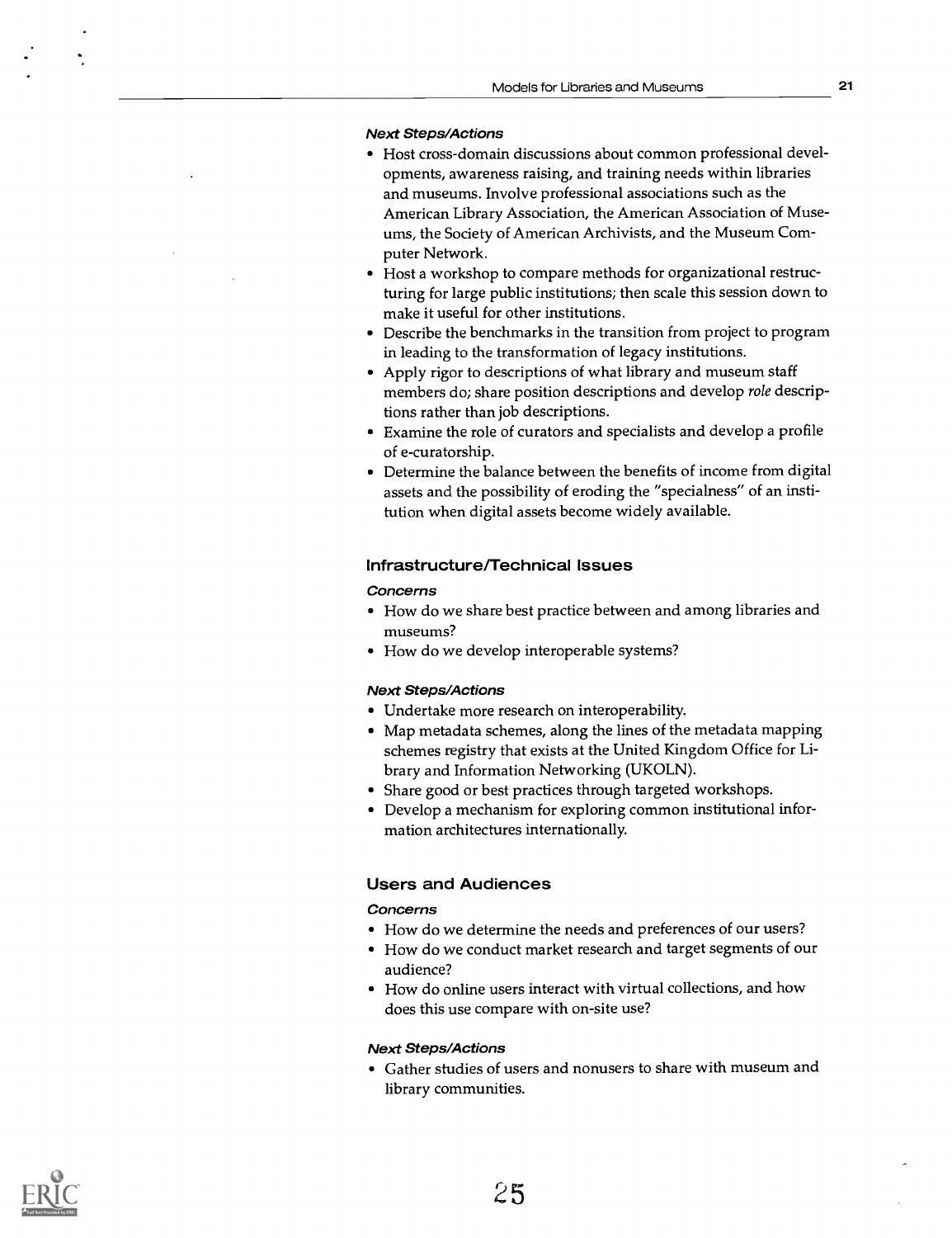- Host a cross-domain meeting (i.e., libraries, museums, archives) to discuss common measures, trends, and related matters.
- Conduct research into the impact of the virtual and real library and museum experiences.
- Conduct applied research on how people expect to interact with digital materials.
- Conduct market research of library and museum users to determine what they want from virtual and real museum and library experiences.
- Adopt a segmented approach to the user population, based on market research.

#### General Cross-Domain and Interinstitutional Issues Concerns

- How do we support the needs of small institutions?
- How do we share assets developed at considerable expense by various groups?
- How do we assess the impact of changes in copyright law on how libraries and museums manage intellectual property, and how can we shape the law in ways that reflect our interests in fair use?

#### Next Steps/Actions

- Reconvene museum and library leaders periodically to discuss changes.
- Consider more involvement by organizations in other countries.
- State the problems facing museums and libraries clearly in nontechnical terms; museums asked libraries to formulate "the green, red, and caution lights."
- Specify requirements of some of the infrastructure services to be provided at the regional level, e.g., digitization, cataloging, distribution, and preservation.
- Identify governance issues for services and convene groups, including funders, to address them.
- Develop a statement about the larger ecology to which both large and small institutions can contribute.

#### Funding

#### Concerns

- How do we educate funders about the issues that are and will be of concern to them?
- How do we help funders incorporate best practices for sustainability in their grant requirements?

#### Next Steps/Actions

- Convene funders to educate them about the issues facing cultural institutions.
- Encourage funders to incorporate the best practices we have identified into their requirements.

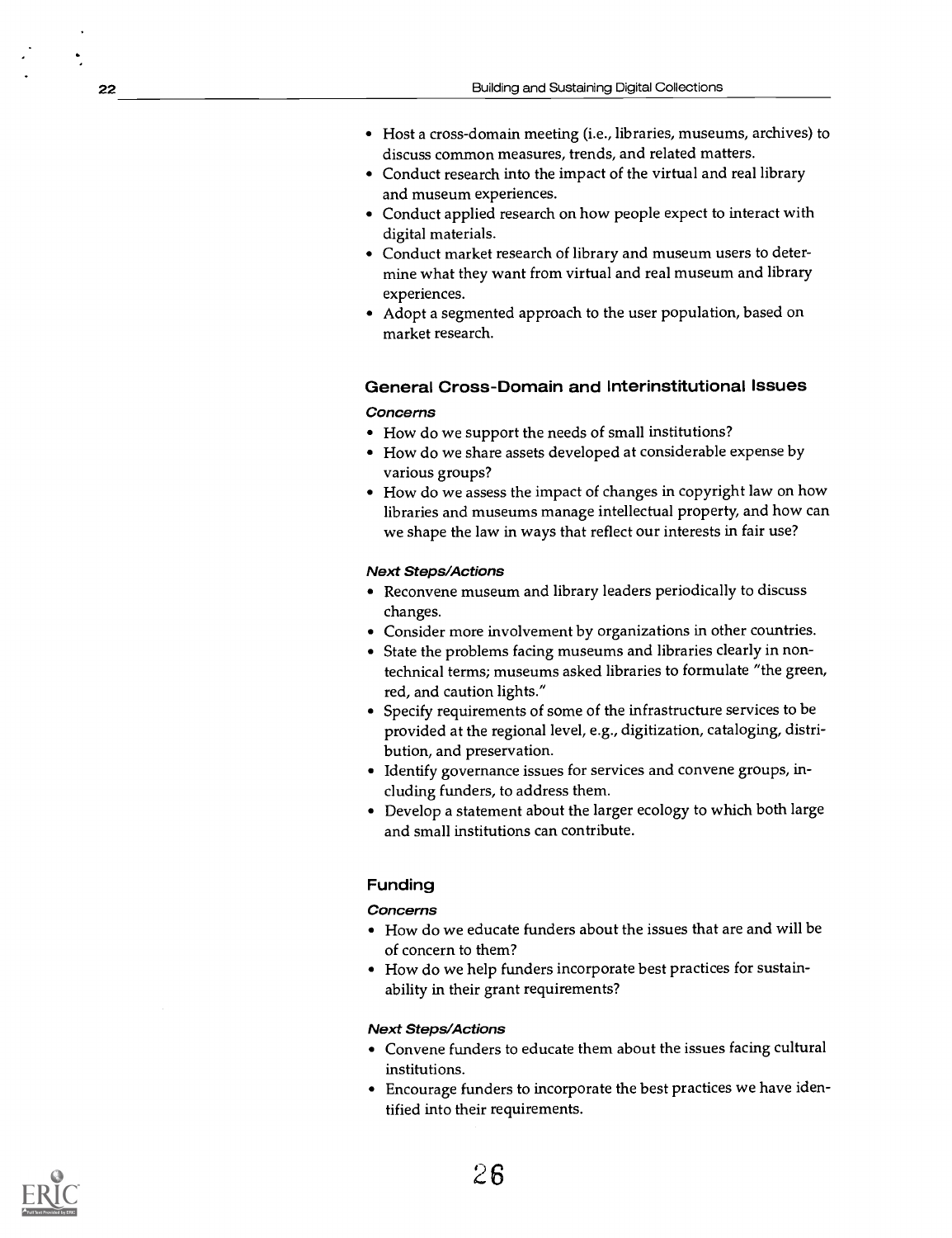#### REFERENCES

Web site addresses were valid CLIR. 2000. Collections, Content, and the Web. Washington, D.C.: as of July 18, 2001. Council on Library and Information Resources.

Web addresses for organizations noted in this report

American Library Association: http://www.ala.org

American Association of Museums: http:/ /www.aam-us.org

The Andrew W. Mellon Foundation: http://www.mellon.org

Art Museum Image Consortium: http://www.amico.org

Art Museum Network: http://www.amn.org

Association of Art Museum Directors: http:/ /www.aamd.org

Copyright Clearance Center: http:/ /www.copyright.com

Council on Library and Information Resources: http://www.clir.org

Fathom: http:/ /www.fathom.com

George Eastman House: http://www. eastman.org/

HighWire Press: http:/ /highwire.stanford.edu

Institute for Museum and Library Services: http:/ /www.imls.gov

International Center for Photography: http:/ /www.icp.org

JSTOR: http://www.jstor.org

Museum Computer Network: http://www.mcn.edu

National Initiative for a Networked Cultural Heritage: http:// www.ninch.org

Questia: http://www.questia.com

Society of American Archivists: http://www.archivists.org

UKOLN: http:/ /www.ukoln.ac.uk

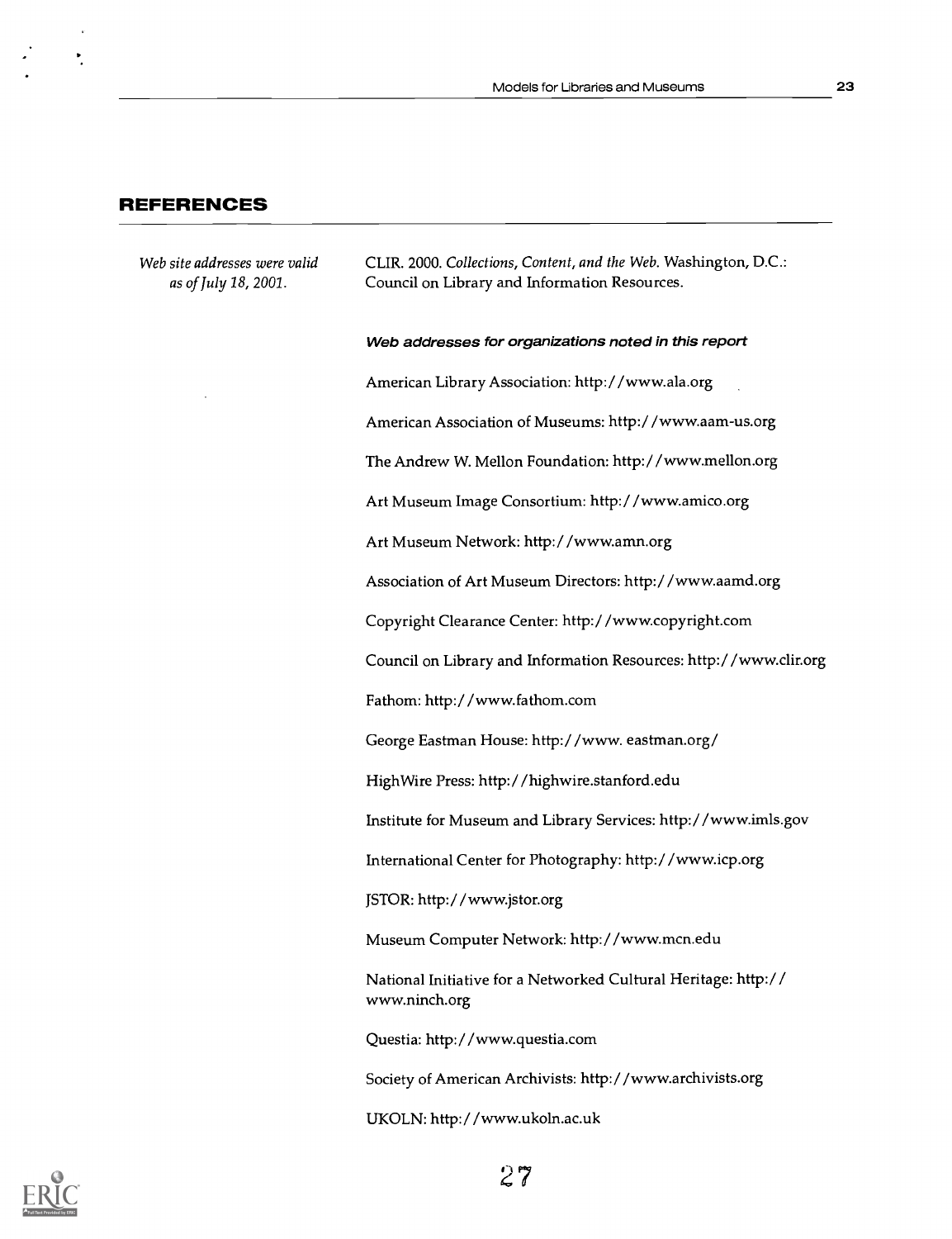#### APPENDIX: PARTICIPANTS

Maxwell L. Anderson Whitney Museum of American Art

Anthony Bannon<br>
George Eastman House Transies and Roger C. Lawson<br>
Rational Gallery of Art George Eastman House

Porter Bibb<br>
Technology Partners (Holdings) LLC<br>
Stiftung Preußischer Kulturbesitz Technology Partners (Holdings) LLC

James M. Bower Culture Vista

Ewald Brahms Deanna Marcum

Lynne Brindley The British Library

Elizabeth Broun Jack Meyers Smithsonian American Art Museum

David Green<br>National Initiative for a Networked Cultural Heritage Caplin and Drysdale Attorneys National Initiative for a Networked Cultural Heritage

Daniel Greenstein Digital Library Federation Council on Library and Information Resources

University of Michigan

Survivors of the Shoah Visual History Foundation

Kevin M. Guthrie **ISTOR** 

Willis Hartshorn International Center of Photography

Charles Henry Rice University

Questia Media, Inc.

Princeton University

Stanford University

Arm Kirschner Fathom

Clifford Lynch Coalition for Networked Information

Council on Library and Information Resources

Max Marmor Yale University

Joyce Ray Institute of Museum and Library Services

Bernard Reilly José-Marie Griffiths **Chicago Historical Society** Chicago Historical Society

Richard Rinehart Sam Gustman Berkeley Art Museum/Pacific Film Archive

> David Rodgers **Consultant**

Bruce Royan **SCRAN** 

Samuel Sachs II The Frick Collection

Marsha Semmel Carol Hughes **Carol Hughes** Carol Hughes **Women** of the West Museum

Beverly Sheppard Stanley N. Katz **Institute of Museum and Library Services** Institute of Museum and Library Services

Abby Smith Michael A. Keller Council on Library and Information Resources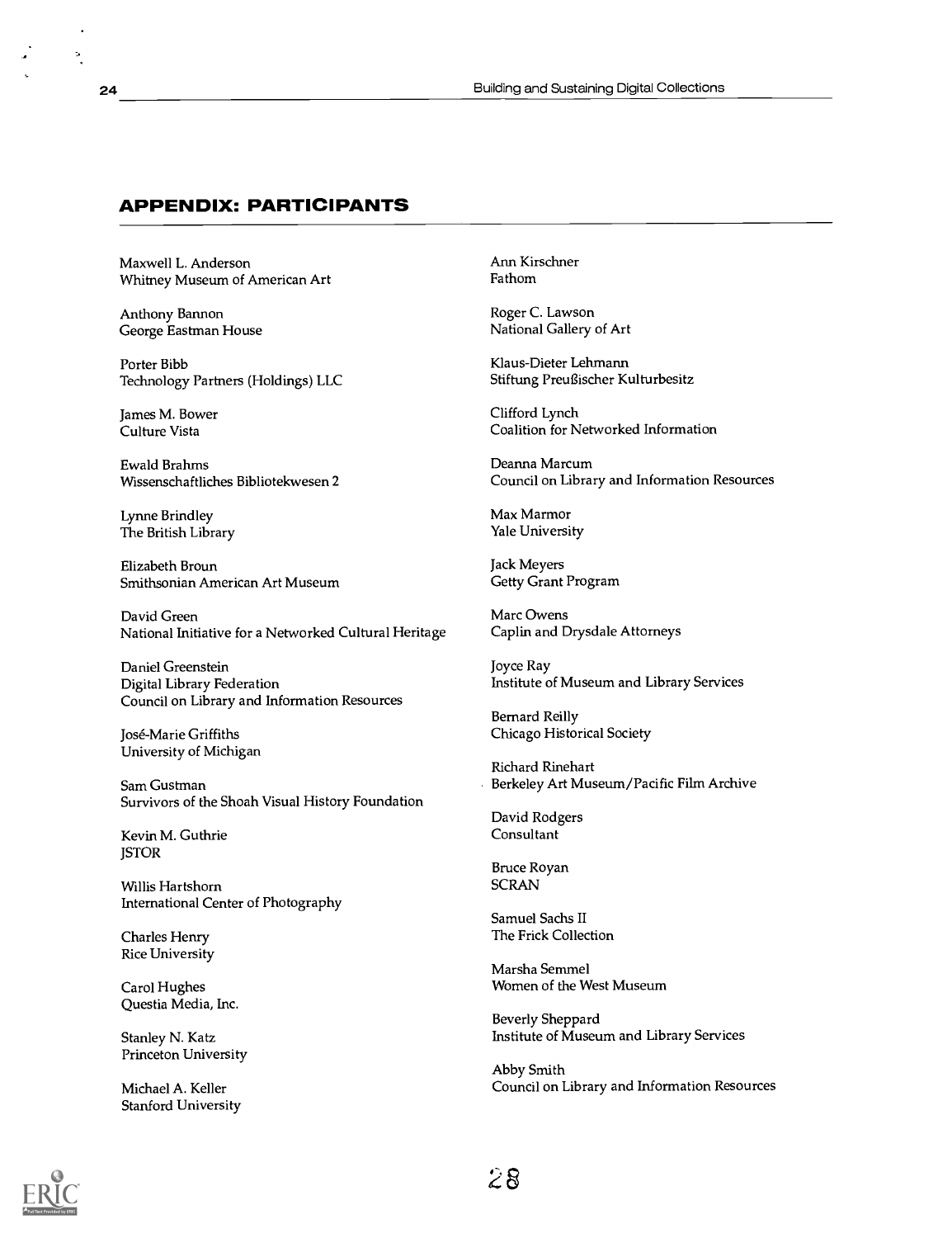Thornton Staples University of Virginia

 $\ddot{\phantom{0}}$ 

 $\bullet$ 

 $\ddot{\cdot}$ 

Paul Starr Princeton University

Winston Tabb Library of Congress

Sarah E. Thomas Cornell University

Jennifer Trant Art Museum Image Consortium

Stephen Urice The Pew Charitable Trusts

Donald J. Waters The Andrew W. Mellon Foundation

Patricia Williams American Association of Museums

Troy Williams Questia Media, Inc.

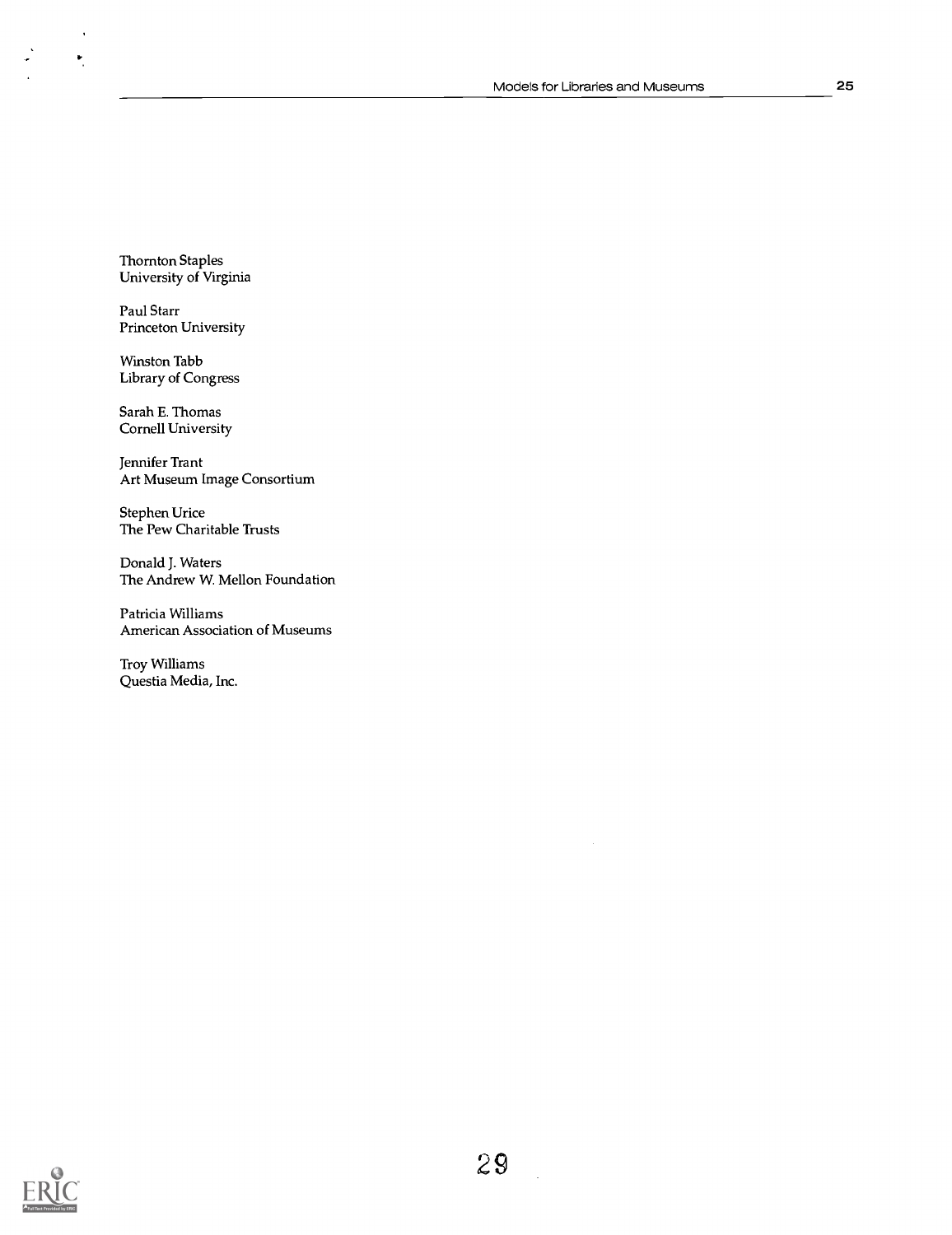

U.S. Department of Education Office of Educational Research and Improvement (OER1) National Library of Education (NLE) Educational Resources Information Center (ERIC)



## NOTICE

### REPRODUCTION BASIS

This document is covered by a signed "Reproduction Release (Blanket) form (on file within the ERIC system), encompassing all or classes of documents from its source organization and, therefore, does not require a "Specific Document" Release form.

This document is Federally-funded, or carries its own permission to reproduce, or is otherwise in the public domain and, therefore, may be reproduced by ERIC without a signed Reproduction Release form (either "Specific Document" or. "Blanket").

EFF-089 (9/97)